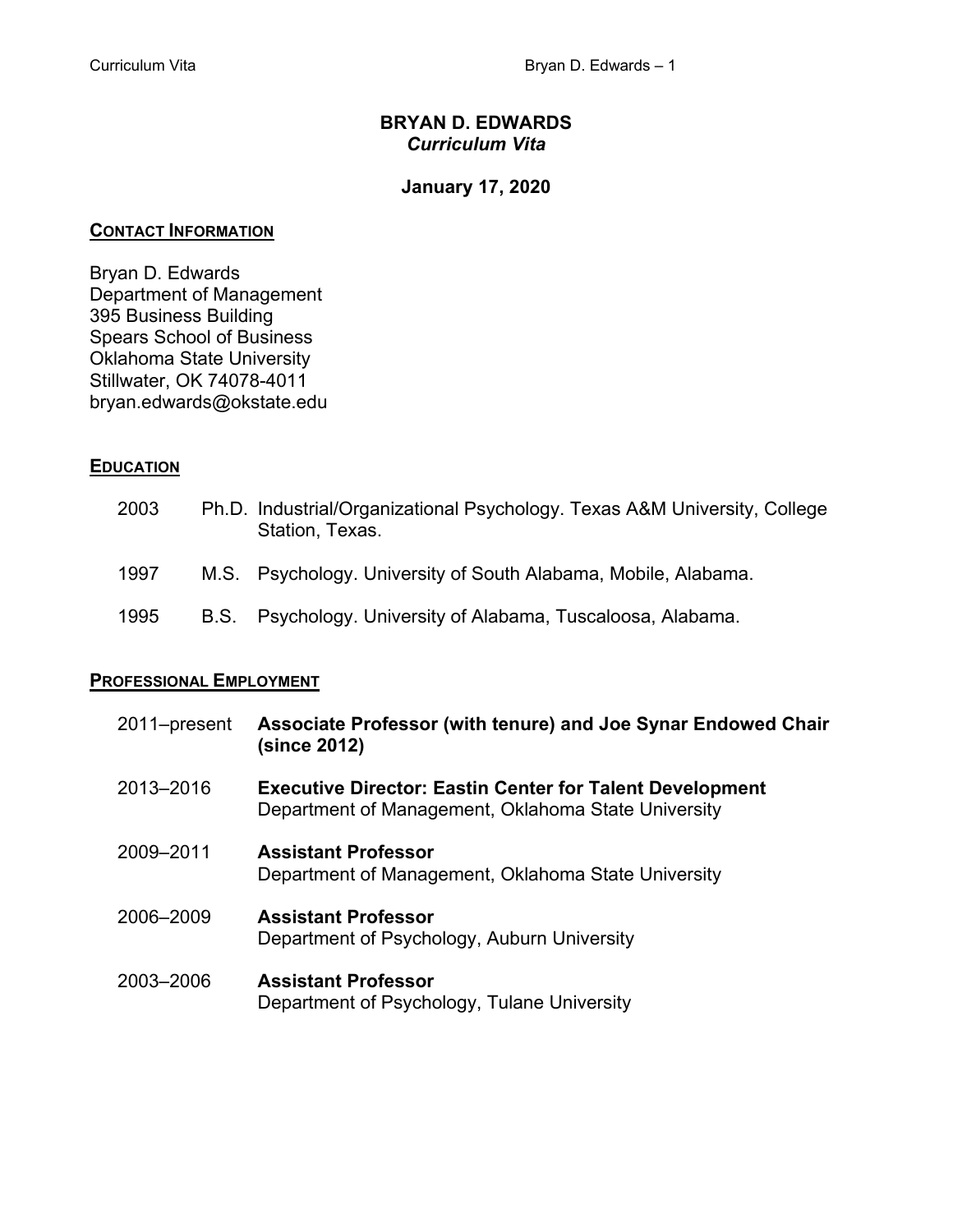#### **PUBLICATIONS**

(Underlined are current or former PhD students)

## **2019**

- Casper, W. C., Edwards, B. D., Wallace, J. C., & Landis, R. S. Selecting response anchors with equal intervals for summated rating scales. *Journal of Applied Psychology***.**
- Joplin, T., Greenbaum, R. L., Wallace, J. C., & Edwards, B D. Employee entitlement, engagement, and performance: The moderating effect of ethical leadership. *Journal of Business Ethics*

Webster, B. D. & Edwards, B. D. In Press. Does holding a second job viewed as a calling impact one's work at the primary job? *Journal of Vocational Behavior*

## **Media Coverage:**

Your secret passion gig is hurting your performance at your real job. Ladders.com. 3/6/2019 (https://www.theladders.com/career-advice/your-secret-passion-gig-is-hurting-yourperformance-at-your-real-job)

Moonlighting workers who view second job as 'calling' often less engaged: Study | Canadian HR Reporter https://www.hrreporter.com/culture-and-engagement/39601-moonlighting-workerswho-view-second-job-as-calling-often-less-engaged-study/

## **2018**

- Cullen, K., Webster, B. D., Edwards, B. D., & Braddy, P. In Press. Why so negative? The cumulative effect of organizational change on employees. *European Journal of Work and Organizational Psychology.*
- Webster, B. D., Edwards, B.D., & Smith, M.B. In Press. Is holding two jobs too much? An examination of dual jobholders. *Journal of Business and Psychology*.

# **Media Coverage:**

- Sirius XM Radio In the Workplace, Wharton Business Radio Guest interviewee on moonlighting. June 21, 2018
- Brian Webster interviewee on the Scott Sloan Show (700WLW in Cincinnati and iHeartRadio) https://700wlw.iheart.com/featured/scott-sloan/
- Having two jobs is great for employers, but family life suffers | EurekAlert! Science News; https://www.eurekalert.org/pub\_releases/2018-05/s-htj050218.php

#### **2016**

Wallace, J. C., Edwards, B. D., Christian, M. S., Paul, J., Burke, M. J., & Eissa, G. 2016. Change the referent? A meta-analytic investigation of direct and referent-shift consensus models for organizational climate. *Journal of Management*, 40: 1-24*.*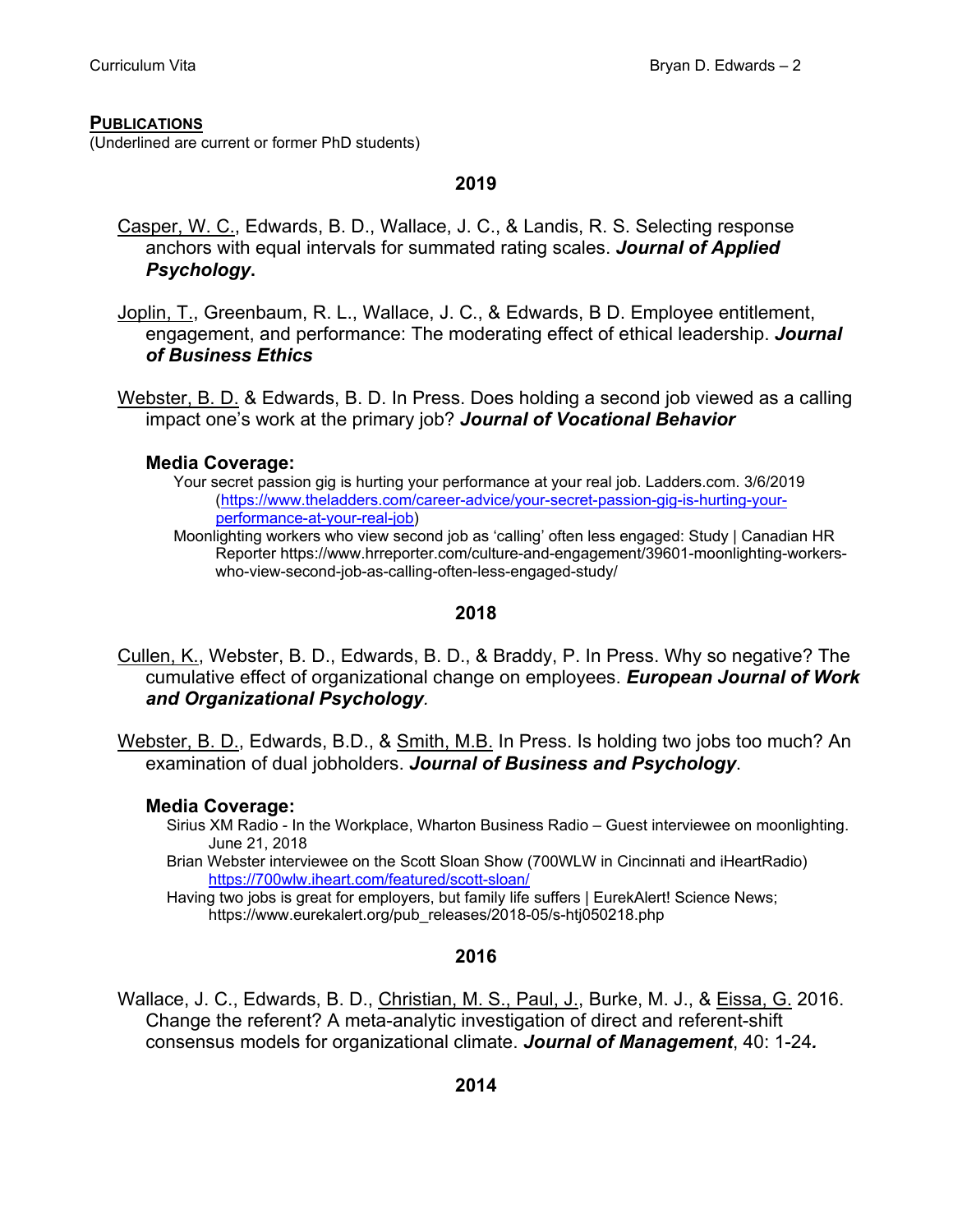- Cullen, K. L., Edwards, B. D., Casper, W. C., Gue, K. 2014. Employees' adaptability and perceptions of change-related uncertainty: Implications for perceived organizational support, job satisfaction, and performance. *Journal of Business and Psychology,*  29: 269-280*.*
- Edwards, B. D., Franco-Watkins, A. M., Cullen, K. L., & Walsh, J. 2014. Unifying the challenge-hindrance and sociocognitive models of stress. *International Journal of Stress Management,* 21: 162-185.
- Perdomo, B.L., Jones-Farmer, L. A., Edwards, B.D., and Svyantek, D. 2014. The robustness of ME/I evaluations to among-group dependence. *Structural Equation Modeling: A Multidisciplinary Journal*, 21: 40-53

- Edwards, B. D., Warren, C., Tubré, T. C, Zyphur, M. J., & Hoffner-Prillman, R. 2013. The validity of narcissism and driving anger in predicting aggressive driving in a sample of young drivers. *Human Performance*, 26: 191-210.
- Franco-Watkins, A. M., Edwards, B. D., & Acuff, R. 2013. Effort and fairness in bargaining games. *Journal of Behavioral Decision Making,* 26: 79-90**.**

# **2012**

- Dahlen, E. R., Edwards B. D., Tubré, T. C, Zyphur, M. J., & Warren, C. 2012. Taking a look behind the wheel: An investigation into the personality predictors of aggressive driving. *Accident, Analysis, and Prevention*, 45: 1-9.
- Edwards, B. D., Arthur, W. Jr., & Bruce, L. L. 2012. The three-option format for knowledge and ability multiple-choice tests: A case for why it should be more commonly used in personnel testing. *International Journal of Selection and Assessment,* 20: 65-81.

#### **2011**

Fleisher, M. S., Woehr, D. J., Edwards, B. D., & Cullen, K. L. 2011. Assessing withinperson personality variability via frequency estimation: More evidence of a new measurement approach. *Journal of Research in Personality,* 45: 535-548*.* 

#### **2010**

Christian, M. S., Edwards, B. D., & Bradley, J. C. 2010. On the nature of situational judgment tests: Constructs assessed and a meta-analysis of their criterion-related validities. *Personnel Psychology*, 63: 83-117.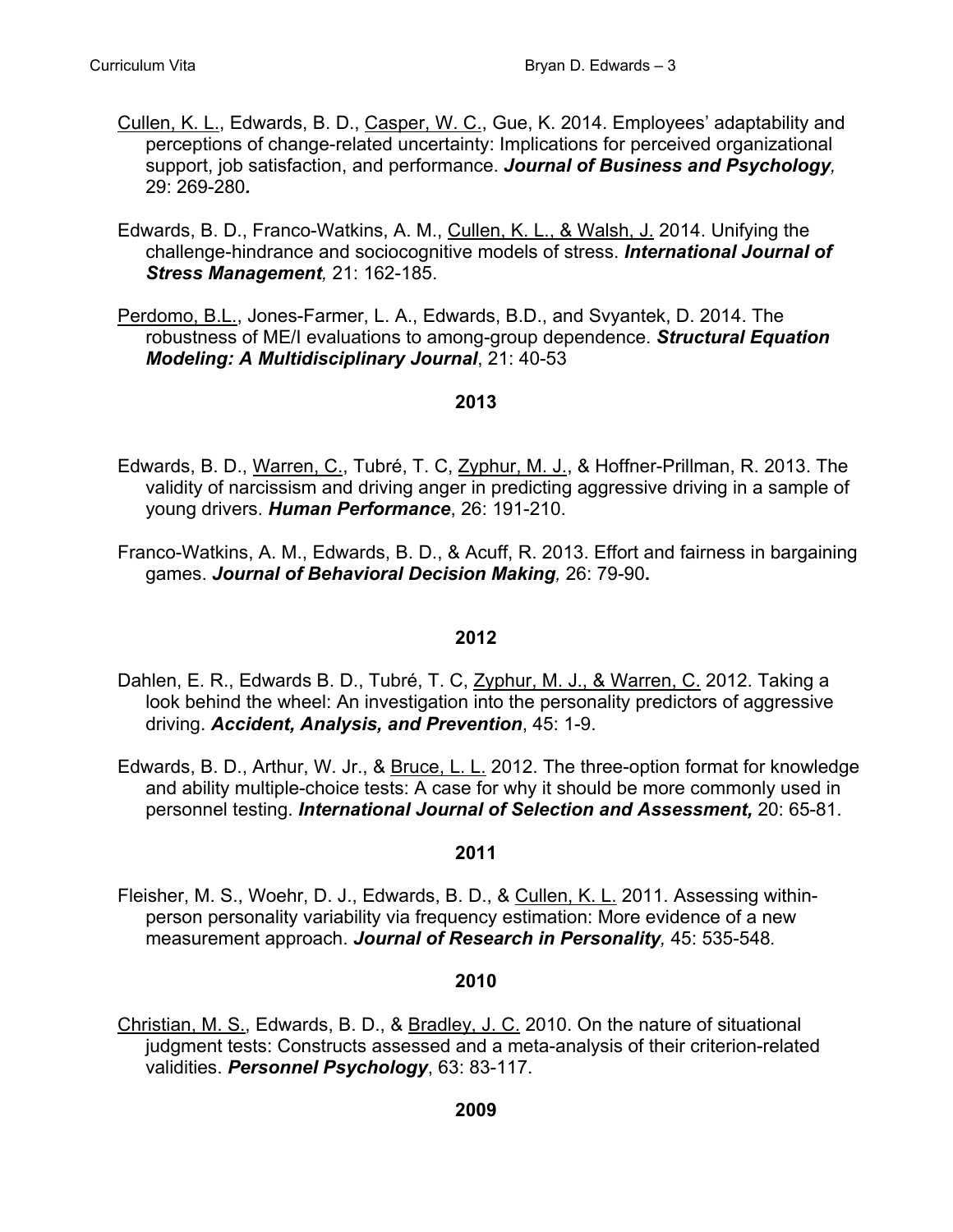- Finch, D. M., Edwards, B. D., & Wallace, J. C. 2009. Multi-stage selection strategies: Simulating the effects of adverse impact and expected performance for various predictor combinations. *Journal of Applied Psychology*, 94: 318-340.
- Wallace, J. C., Edwards, B. D., Arnold, T., Frazier, M. L., & Finch, D. M. 2009. Work stress, role-based performance, and the moderating role of organizational support climate. *Journal of Applied Psychology*, 94: 254-262.
- Wallace, J. C., Edwards, B. D., Shull, A., & Finch, D. M. 2009. Examining the consequences of individual differences in the tendency to suppress and reappraise emotions on task-related job performance. *Human Performance*, 22: 23-43.

- Wallace, J. C., Edwards, B. D., Mondore, S., & Finch, D. 2008. The interactive effects of litigation intentions and procedural justice climate on employee–employer litigation. *Journal of Managerial Issues*, 20: 313-326.
- Edwards, B. D., Bell, S. T., Arthur, W. Jr., & Decuir, A. D. 2008. Relationships between facets of job satisfaction and task and contextual performance. *Applied Psychology: An International Review,* 57: 441-465.

#### **2007**

- Arthur, W. Jr., Bell, S. T., & Edwards, B. D. 2007. An empirical comparison of the criterion–related validities of additive and referent–shift operationalizations of team efficacy. *Organizational Research Methods***,** 10: 35-58.
- Edwards, B. D., & Arthur, W. Jr. 2007. An examination of factors contributing to a reduction in race–based subgroup differences on a constructed response paper–and– pencil test of scholastic achievement. *Journal of Applied Psychology***,** 92: 794-801.
- Edwards, B. D., & Woehr, D. J. 2007. Examination and evaluation of frequency estimation–based personality measurement. *Personality and Individual Differences,* 43: 803-814.

#### **2006**

Edwards, B. D., Day, E. A., Arthur, W. Jr., & Bell, S. T. 2006. Relationships among team ability composition, team mental models, and team performance. *Journal of Applied Psychology,* 91: 727–736.

# **2005**

Arthur, W. Jr., Bell, S. T., Edwards, B. D., Day, E. A., Tubré, T. C., & Tubré, A. H. 2005. Convergence of self–report and archival crash involvement data: A two–year longitudinal follow up. *Human Factors***,** 47: 303–313.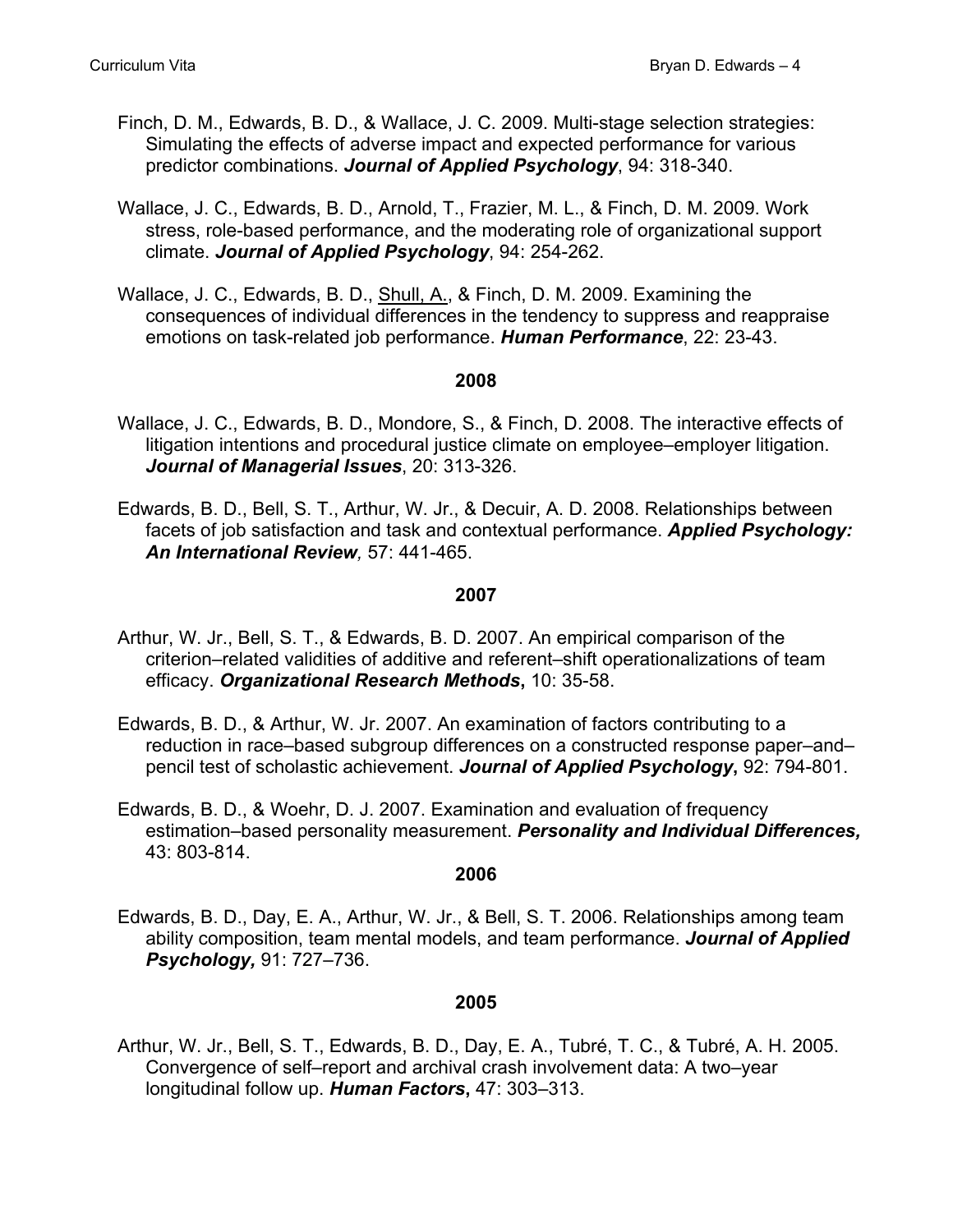- Arthur, W. Jr., Edwards, B. D., Bell, S. T., Villado, A, & Bennett, W. Jr. 2005. Team task analysis: Identifying tasks and jobs that are team–based. *Human Factors,* 47: 654– 669.
- Day, E. A., Arthur, W. Jr., Bell, S. T., Edwards, B. D., Bennett, W. Jr., Mendoza, J., L., & Tubré, T. C. 2005. Ability–based pairing strategies in the team–based training of a complex skill: Does the intelligence of your training partner matter? *Intelligence,* 31: 39–65.

Day, E. A., Arthur, W. Jr., Miyashiro, B., Edwards, B. D., Tubré, T. C., & Tubré, A. H. 2004. Criterion–related validity of different statistical operationalizations of group general cognitive ability as a function of task–type: Comparing the mean, maximum, and minimum. *Journal of Applied Social Psychology,* 34: 1521–1549.

## **2002**

Arthur, W. Jr., Edwards, B. D., & Barrett, G. V. 2002. Multiple–choice and constructed response tests of ability: Race–based subgroup performance differences on alternative paper–and–pencil test formats. *Personnel Psychology,* 55: 985–1008.

## **PEER REVIEWED COMMENTS**

Eby, L. T., Shockley, K. M., Bauer, T. N., Edwards, B. D., Homan, A. C., Johnson, R. E., Lang, J. W. B., Morris, S. B., Oswald, F. L. (in press). Methodological checklists for improving research quality and reporting consistency*. Industrial and Organizational Psychology: Perspectives on Science and Practice.* 

# **BOOK CHAPTERS**

Landis, R., Edwards, B. D., & Cortina, J. 2009. Correlated residuals among items in the estimation of measurement models. In C. E. Lance & R. J. Vandenberg (Eds.). *Statistical and methodological myths and urban legends: Doctrine, verity, and fable in the organizational and social sciences* (pp. 195-214). New York: Routledge.

# **GRANTS AND CONTRACTS**

# **2015**

*The predictor method-change approach to reducing subgroup differences: True method effects or camouflaged construct-change effects?*  Adverse Impact Reduction Research Initiative Action (AIRRIA) Research Grant; Society for Industrial and Organizational Psychology Co-Investigator [with Arthur, W., Jr., Asenuga, O. A., Keiser, N., & Cho, I.] Status: **Funded and completed**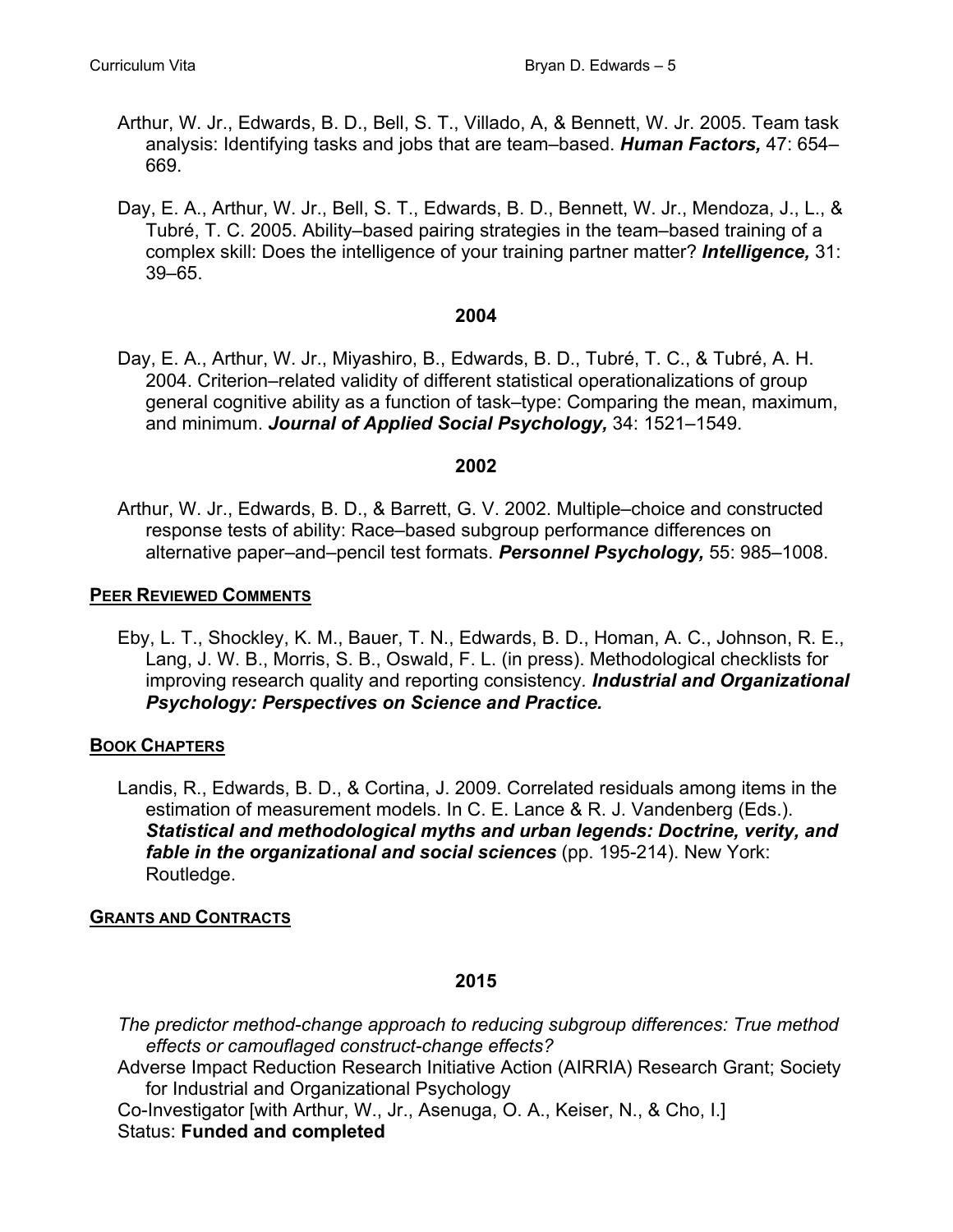Total Cost: \$2,000

# **2012**

*Measuring cumulative experiences of change: Development of the workplace events scale.* 

Organizational Development and Change Research Award from ODC division of Academy of Management Co-investigator [with Kristin Cullen]

Status: **funded and completed**

Total costs: \$3,000

# **2009**

*The state of the distribution workforce and what it means for the material handling industry* Material Handling Industry of America and College-Industry Council on Material Handling Education.

 Principal Investigator Status: **funded and completed** Total costs: \$54,000

# **2008**

*Dynamics of creativity and innovation in virtual scientific commons* National Science Foundation [0830261] Co-Investigator [with Levent Yilmaz] Status: **funded and completed** Total costs: \$315,029

 *Using Expert Mental Models to Improve Team Training Performance* Office of the Vice President for Research Competitive Research Grant, Auburn University Principal Investigator Status: **funded and completed** Total costs: \$10,000

# **2007**

*Development of scenarios designed to measure problem solving/decision making for leaders of Marine fire support teams (FiST)*. Naval Aerospace Medical Research Laboratory (Contract No. N6645208RQ00061) Principal Investigator Status: **funded and completed** Total costs: \$21,000

*Team mental models and team performance*. College of Liberal Arts Summer Research Award, Auburn University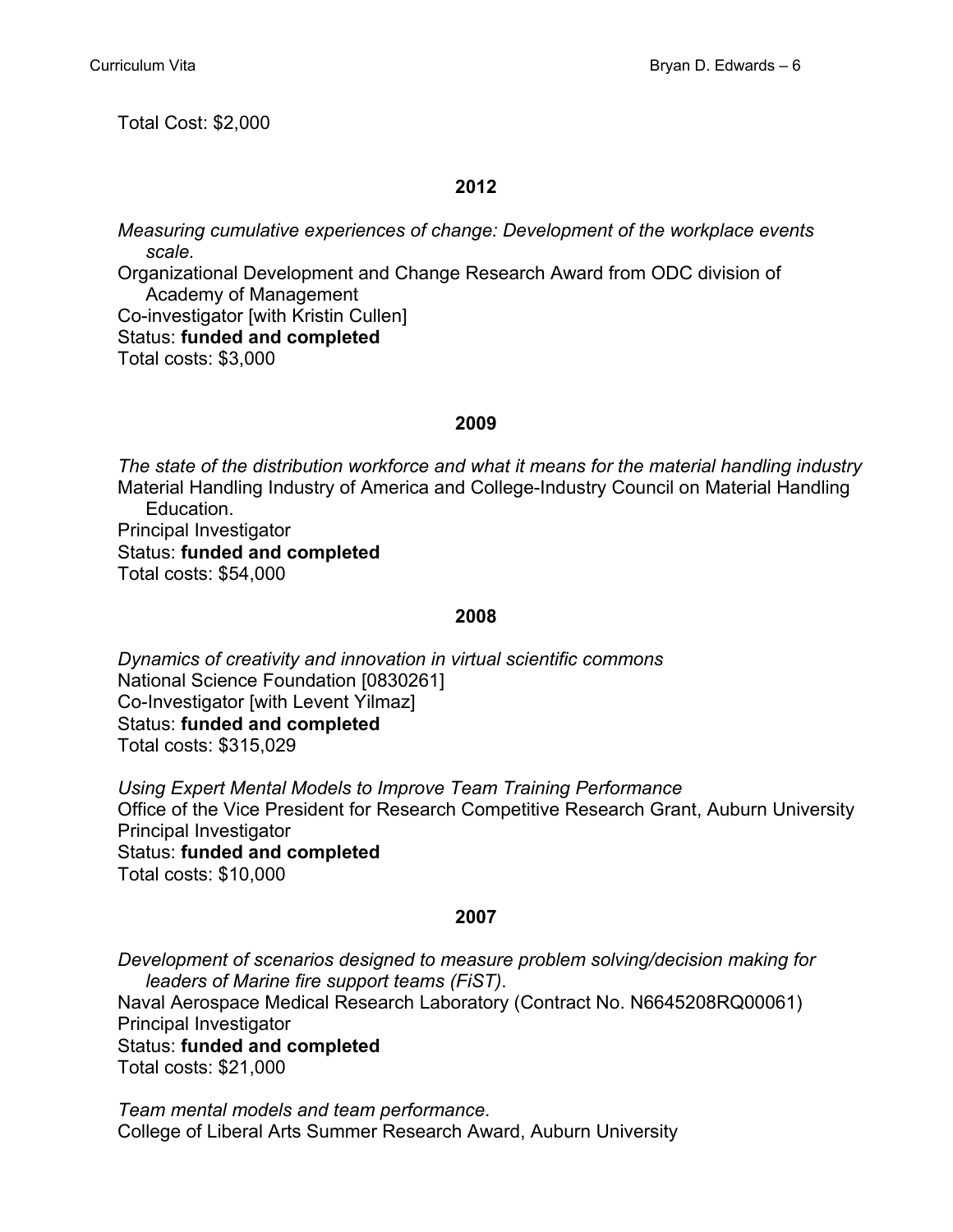Principal Investigator Status: **funded and completed** Total costs: \$5,000

## **2006**

*An examination of the effects of high involvement work climate on employee attitudes and performance* Louisiana Office of Motor Vehicles Principal Investigator [with J. Craig Wallace; Robert J. Vandenberg] Status: **funded and completed** Total costs: \$2,500

## **2005**

*Microinequities, inclusion, and effectiveness*. Shell Oil E&P Company Co–Principal Investigator [with Ronald R. Landis; J. Craig Wallace] Status: **funded and completed** Total costs: \$70,000

## **2004**

*Personality predictors of aggressive driving behavior.* Georges Lurcy Fund for Faculty Research Principal Investigator Status: **funded and completed**. Total costs: \$2,200

*Personality correlates of aggressive driving and their relationships to multiple criterion sources of driving behavior and crash involvement*. Tulane University Committee on Research Summer Fellowship Principal Investigator Status: **funded and completed** Total costs: \$4,000

# **2003**

*Comparison of three– and five–alternative multiple–choice tests: An examination of factors contributing to a reduction in race–based subgroup differences*. Texas A&M University Race and Ethnic Studies Institute Faculty Mini–Grant Program Co– Principal Investigator [with Winfred Arthur, Jr. and Suzanne T. Bell] Status: **funded and completed** Total costs: \$2,000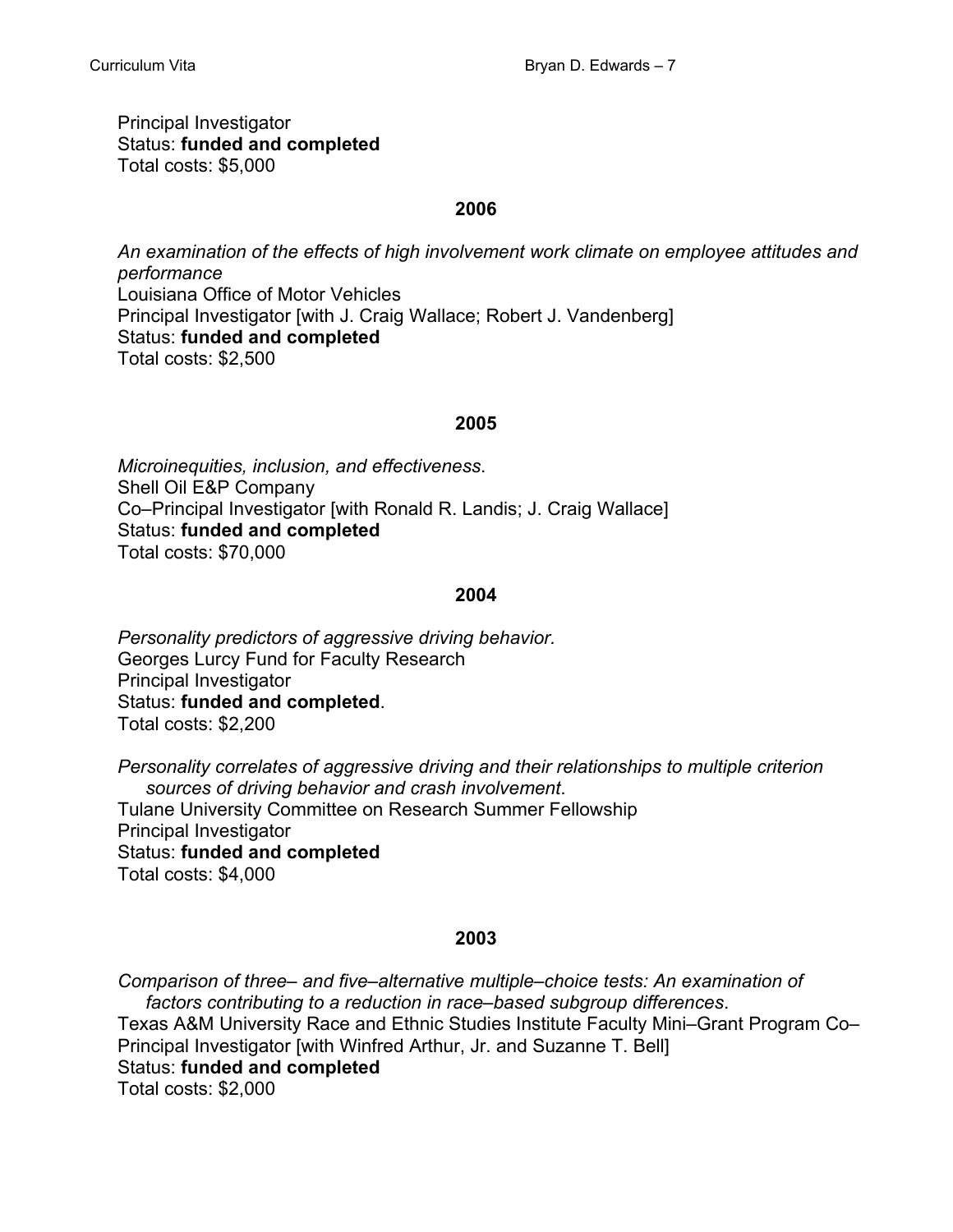*Comparison of three– and five–alternative multiple–choice tests: An examination of factors contributing to a reduction in race–based subgroup differences* Texas A&M University Race and Ethnic Studies Institute Graduate Student Mini–Grant Program Principal Investigator [with Winfred Arthur, Jr. and Suzanne T. Bell]

Status: **funded and completed**

Total costs: \$500

## **2002**

*An examination of factors contributing to a reduction in race–based subgroup differences on alternative paper–and–pencil test formats*

Texas A&M University Race and Ethnic Studies Institute Faculty Mini–Grant Program Co– Principal Investigator [with Winfred Arthur, Jr.]

Status: **funded and completed**

Total costs: \$2,200

*An examination of factors contributing to a reduction in race–based subgroup differences on alternative paper–and–pencil test formats*

 Texas A&M University Race and Ethnic Studies Institute Graduate Student Mini–Grant program

 Principal Investigator [with Winfred Arthur, Jr.] Status: **funded and completed** Total costs: \$850

# **2001**

*An examination of the effect of test format on levels of adverse impact* Texas A&M University Race and Ethnic Studies Institute Faculty Mini–Grant Program Co– Principal Investigator [with Winfred Arthur, Jr.] Status: **funded and completed** Total costs: \$2,600

**REFEREED PROCEEDINGS**

Day, E. A., Arthur, W. Jr., Edwards, B. D., & Bell, S. T. 2003. *Relating ability and personality to the efficacy and performance of dyadic teams.* Proceedings of the Human Factors and Ergonomics Society 47th Annual Meeting. Santa Monica, CA: Human Factors and Ergonomics Society.

# **NON–REFEREED PUBLICATIONS**

Edwards, B. D. & Darnaby, R. Business Viewpoint: Predictive analytics can bring the best millennials on board. *Tulsa World*. July 22, 2018.

Edwards, B. D. & Darnaby, R. Business Viewpoint: know how to bring millennials on board in the workplace. *Tulsa World*. July 22, 2018.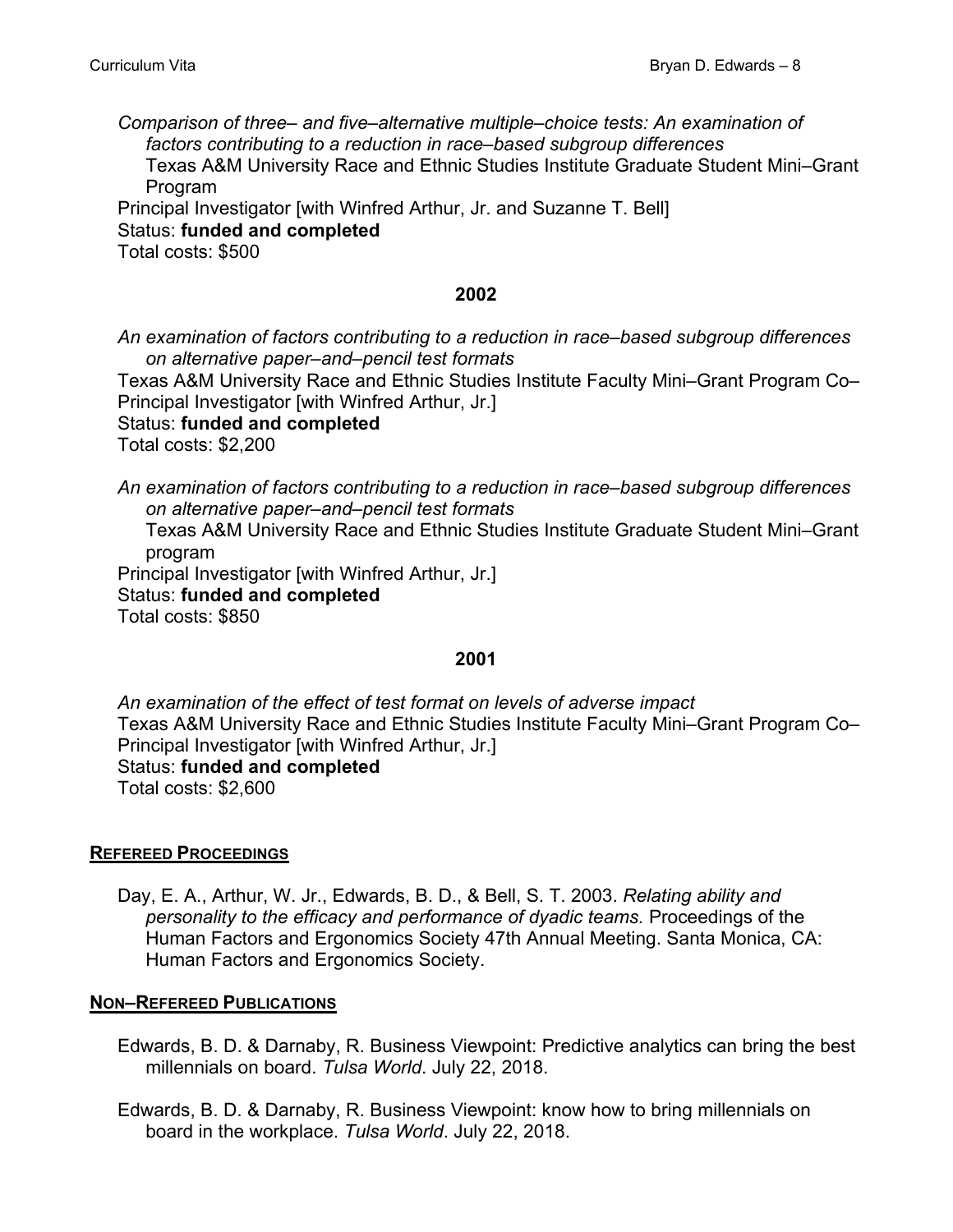- Edwards, B. D., Franco-Watkins, A. M., McAbee, S. T., & Faura, L. (2017). The case for using working memory in practice. In *The Industrial-Organizational Psychologist*, 55, #1, Summer.
- Wallace, J. C., Dyer, W., & Edwards, B. D. 2014, December. Organizational well-being: A dual focus on performance and well-being. *Talent Management Excellence*.
- Edwards, B. D. & Wallace, J. C. 2011, December. Managing confrontation: Holding others accountable for poor performance. *IPMA-HR News.*
- Edwards, B. D. 2010. Review of book Confirmatory Factory Analysis for Applied Research by Timothy A. Brown for *Organizational Research Methods*, 13: 214-217**.**
- . Wallace, J. C., & Edwards, B. D. 2008, June. Insights into attracting and retaining talent from generation Y. *IPMA-HR News.*
- Edwards, B. D., & Wallace, J. C. 2007. What you don't know can hurt you: Staying up-todate with the legal landscape. *IPMA-HR News.*
- Tubré, T. C., Bly, P. R., Edwards, B. D., Pritchard, R. D., & Simoneaux, S. 2001. Building a better literature review: Reference and information sources for I–O psychology. *The Industrial–Organizational Psychologist,* 38 (4): 55–59.

# **TECHNICAL REPORTS**

- Edwards, B. D., Crosby, D. H., & Scrimpshire, A. (2015). *OKDHS employee engagement report*. Submitted to the Oklahoma Department of Human Services.
- Crosby, D., & Edwards, B. D. 2014. *Employee engagement climate survey*. Submitted to the Oklahoma Department of Health.
- Crosby, D., & Edwards, B. D. 2014. *Employee engagement climate survey*. Submitted to the Oklahoma Department of Human Services.
- Cullen, K. L., Casper, W. C., Edwards, B. D., & Gue, K. 2010. *The state of the distribution workforce and what it means for the material handling industry.* Submitted to the Material Handling Industry of America and College-Industry Council on Material Handling Education
- Bruce, L., & Edwards, B. D. 2008. *Generalized task analysis for United States Marine Corps Military Occupational Specialties (MOS)* (Contract No. N6645208RQ00061). Submitted to the Navy Aerospace Medical Research Laboratory.
- Edwards, B. D., Doyle, A. L., & Gue, K. 2008. *Employee satisfaction survey final report of activities*. Submitted to JoAnn Stores Distribution Service Center.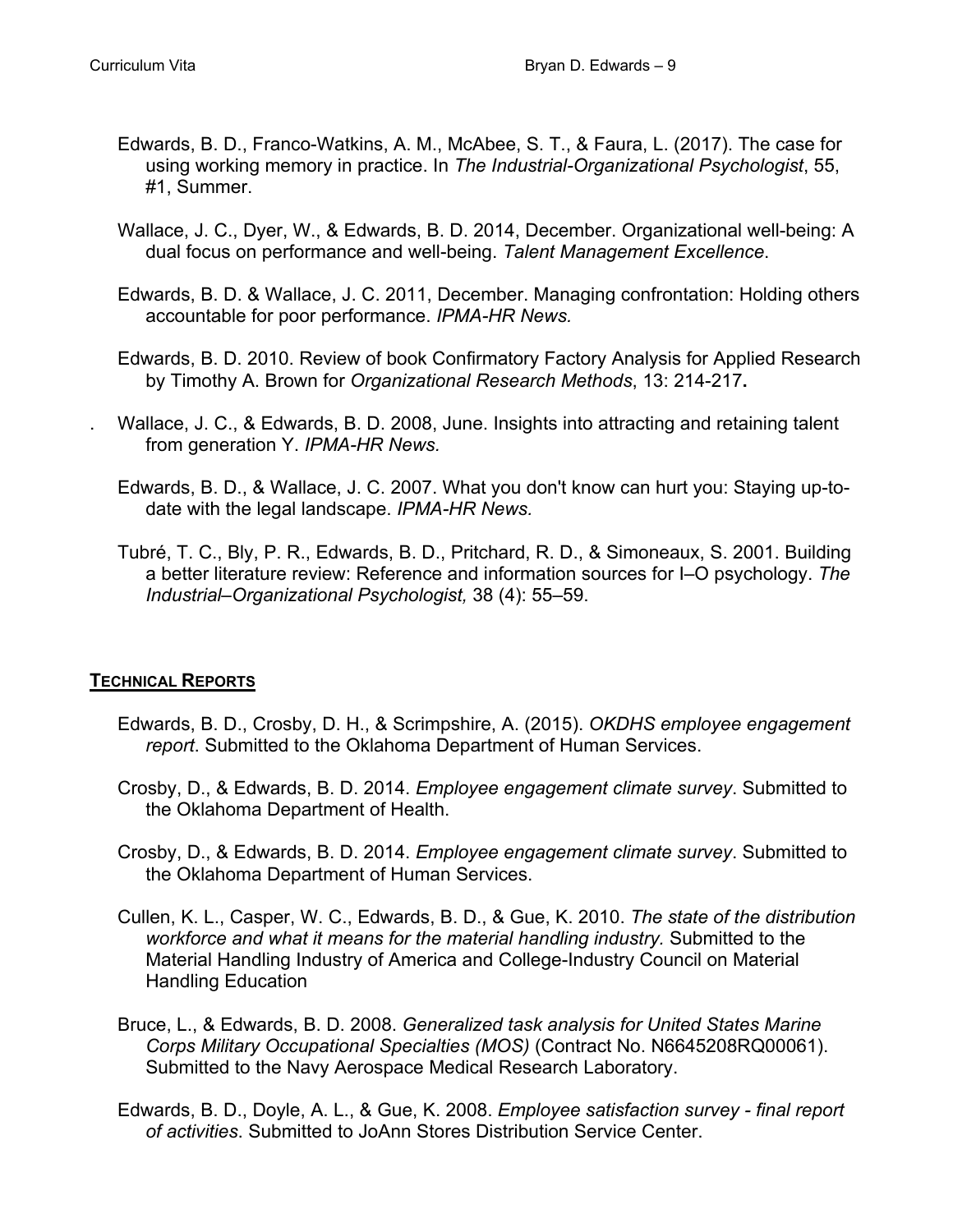- Edwards, B. D., Wallace, J. C., & Vandenberg, R. J. 2007. *Employee satisfaction survey 2007: Report of activities*. Submitted to Louisiana Department of Public Safety – Office of Motor Vehicles.
- Edwards, B. D., Wallace, J. C., & Vandenberg, R. J. 2006. *High involvement work practices at the Louisiana Office of Motor Vehicles: Phase I final report of activities*. Submitted to Louisiana Department of Public Safety – Office of Motor Vehicles.
- Edwards, B. D., & Warren, C. 2005. *Final report of activities for development of an employee satisfaction survey*. Submitted to Louisiana Department of Public Safety – Office of Motor Vehicles.
- Landis, R. S., Edwards, B. D., & Wallace, J. C. 2005. *Report on the analysis of microiniquities and processes in team interactions*. Submitted to Shell Oil Exploration & Production Company.
- Arthur, W. Jr., Edwards, B. D., Bell, S. T., & Bennett, W. Jr. 2002. *Identifying factors that influence the cognitive readiness and performance of teams: The development and evaluation of a high fidelity synthetic team task performance environment (STTPE) lab* (Contract No. F41624–97–D–5000). Interim Technical Report, L–3 Communications Corporation, Link Simulation and Training Division: Mesa, Arizona.

# **INVITED PRESENTATIONS**

- Edwards, B. D. 2019. *Building a Team: HR and People Issues*. Presentation at the Riata Center 2019 Veterans Entrepreneurship Program at Oklahoma State University on February 20, 2019.
- Edwards, B. D. 2018. *Building a Team: HR and People Issues*. Presentation at the Riata Center 2018 Veterans Entrepreneurship Program at Oklahoma State University on February 20, 2018.
- Edwards, B. D. 2017. *Building a Team: HR and People Issues*. Presentation at the Riata Center 2017 Veterans Entrepreneurship Program at Oklahoma State University on February 21, 2017.
- Edwards, B. D. 2016. *Building a Team: HR and People Issues*. Presentation at the Riata Center 2016 Veterans Entrepreneurship Program at Oklahoma State University on February 23, 2016.
- Edwards, B. D. 2015. *Building a Team: HR and People Issues*. Presentation at the Riata Center 2015 Veterans Entrepreneurship Program at Oklahoma State University on February 13, 2015.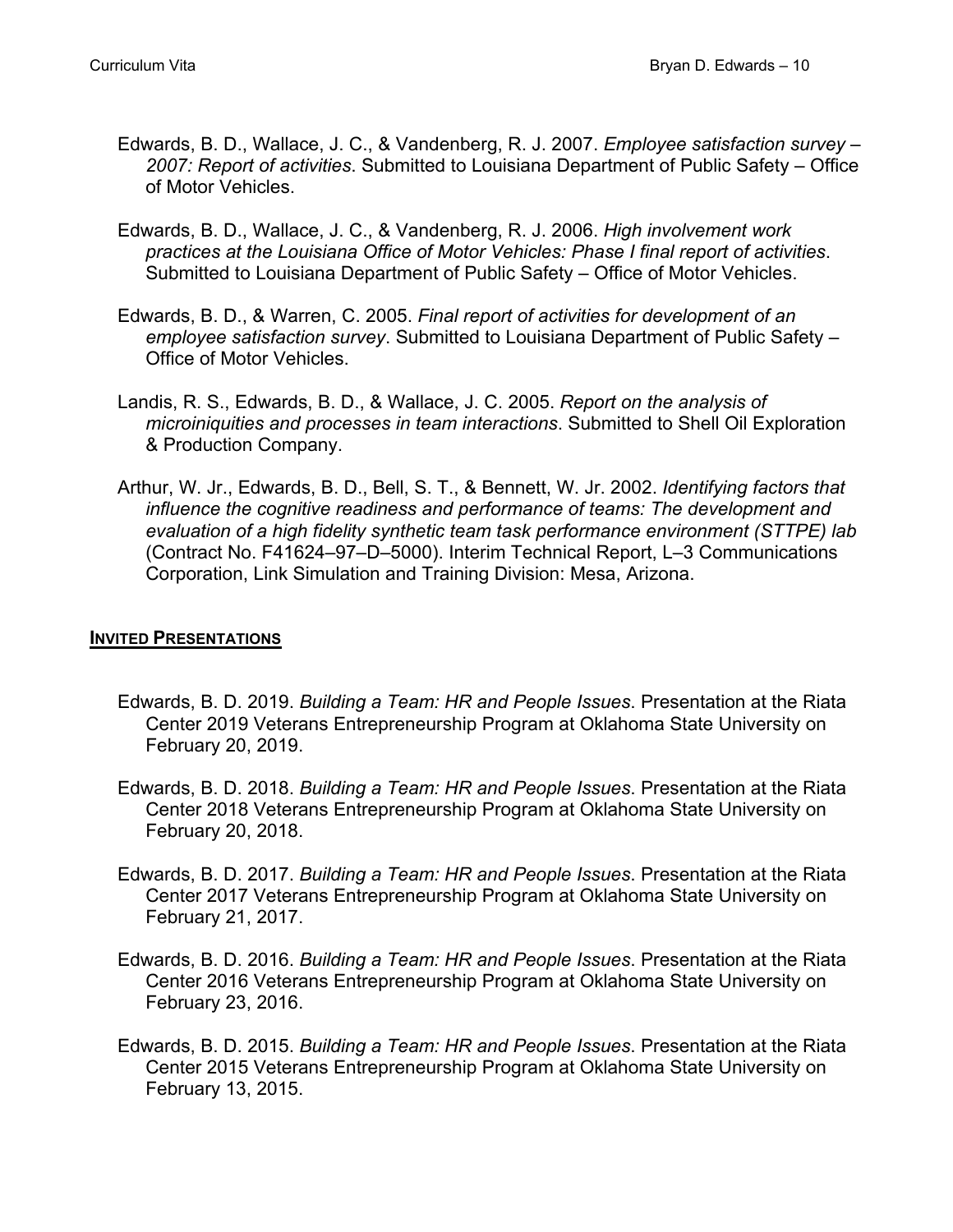- Edwards, B. D. 2014. *Interviewing Techniques*. Oklahoma State University HRMA Club. March 26, 2014
- Edwards, B. D. 2014. *Building a Team: HR and People Issues*. Presentation at the Riata Center 2014 Veterans Entrepreneurship Program at Oklahoma State University on February 3, 2014.
- Edwards, B. D. 2013. *High Involvement Management*. Presentation at the 2013 Prevention and Recovery Conference: Together in Health and Healing on December 4, 2013.
- Edwards, B. D. 2013. *The Promise of Working Memory for Learning and Performance*. University of Illinois Urbana-Champaign. February 15, 2013.
- Edwards, B. D. 2013. *Building a Team: HR and People Issues*. Presentation at the Riata Center 2013 Veterans Entrepreneurship Program at Oklahoma State University on February 5, 2013.
- Edwards, B. D. 2012. *Building a Team: HR and People Issues*. Presentation at the Riata Center 2012 Veterans Entrepreneurship Program at Oklahoma State University on February 9, 2012.
- Edwards, B. D., & Cullen, K. L. (2011, March). *The worker-centric warehouse: Achieving worker productivity and acceptance of change*. Presentation at PROMAT: An MHIA International Expo, Chicago, IL.
- Edwards, B. D. 2011. *Building a Team: HR and People Issues*. Presentation at the Riata Center 2011 Veterans Entrepreneurship Program at Oklahoma State University on February 8, 2011.
- Edwards, B. D. 2010, April. *The worker-centric warehouse*. Presentation at the North American Material Handling and Logistics Show in Cleveland, Ohio.
- Edwards, B. D. 2010. *Building a Team: HR and People Issues*. Presentation at the Riata Center 2010 Veterans Entrepreneurship Program at Oklahoma State University on February 5, 2010.
- Edwards, B. D. 2009. *From science to practice: Using cognitive psychology to improve applied measurement*. Presentation to the psychology faculty at the University of Oklahoma on November 6, 2009.
- Wallace, J. C., Edwards, B. D. & Frazier, L. 2007. *Emotion regulation in the workplace*. Workshop presented to TD Williamson, Tulsa, Oklahoma.
- Edwards, B. D. 2007. *Occupational stress and safety interventions.* Workshop for continuing education credits presented at the annual convention of the Southeastern Psychological Association.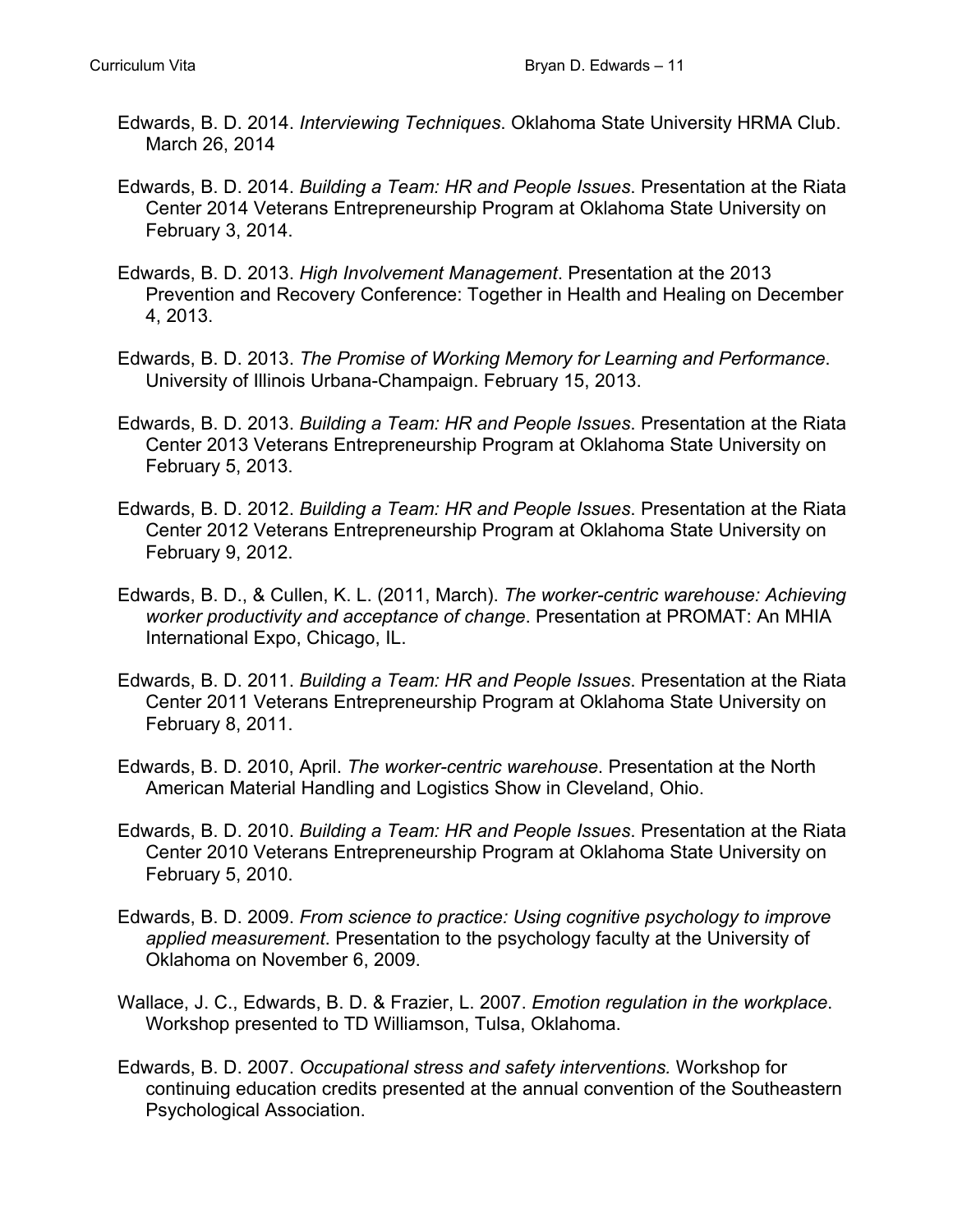- Edwards, B. D. 2004. *Reducing subgroup differences using a constructed response paper–and–pencil test*. Invited presentation in the psychology department, University of Wisconsin–River Falls.
- Institute for the Teaching of Industrial and Organizational Psychology, Society for Industrial and Organizational Psychology (SIOP) Fall Faculty Teaching Workshop, November 21, 2003.

# **CONFERENCE PRESENTATIONS**

## **2020**

Scrimpshire, A. J., Edwards, B., Crosby, D., and Anderson, S., *"How Do You Like Me Now? Improving Public Sector Employee Engagement through Social-identity and Selfcategorization"*. Paper to be presented at the 2019 annual conference for the Southern Management Association (SMA), Norfolk, VA.

## **2019**

Smith, M.B., Edwards, B.D., & Wallace, J.C. (May, 2019). *Leading organizational climate change: A multilevel latent growth model of high-involvement, service climate, and performance*. Paper presentation at the European Association for Work and Organizational Psychology Congress, Turin, Italy.

- Casper, W. C., Edwards, B. D., Wallace, J. C., & Landis, R. S. April, 2018 *Estimations of magnitude and frequency of behavior*. In S. Morris (Chair), Do Likert Scale Anchors Even Matter? More Than You Think! Symposium presented at the annual meeting of the Society for Industrial and Organizational Psychologists, Chicago, IL
- Scrimpshire, Al, Wang, C. S., & Edwards, B. D. August, 2018. *With help from my (imaginary) friends: perspective-taking, self- efficacy, and employee engagement.* Paper presented at the Annual meeting of the Academy of Management, Chicago, IL
- Scott, E. E., Wang, C., Smith, A. N., Edwards, B. D., Ku, G., Galinsky, A., July 2018. When do I want to stay? *The roles of minority perspective-taking, social identitybased impression management strategies and authenticity climate.* Paper presented at the Annual Meeting of the International Association for Conflict Management (IACM), Philadelphia, Pennsylvania.
- Wang, C. S., Scott, E., Smith, A. N., Ku, G., and Galinsky, A. D. (2018) *When do I want to stay? The roles of minority perspective-taking, social identity-based impression management strategies and authenticity climate*. To be presented at the 2018 Society of Experimental Social Psychology Conference, Seattle, WA.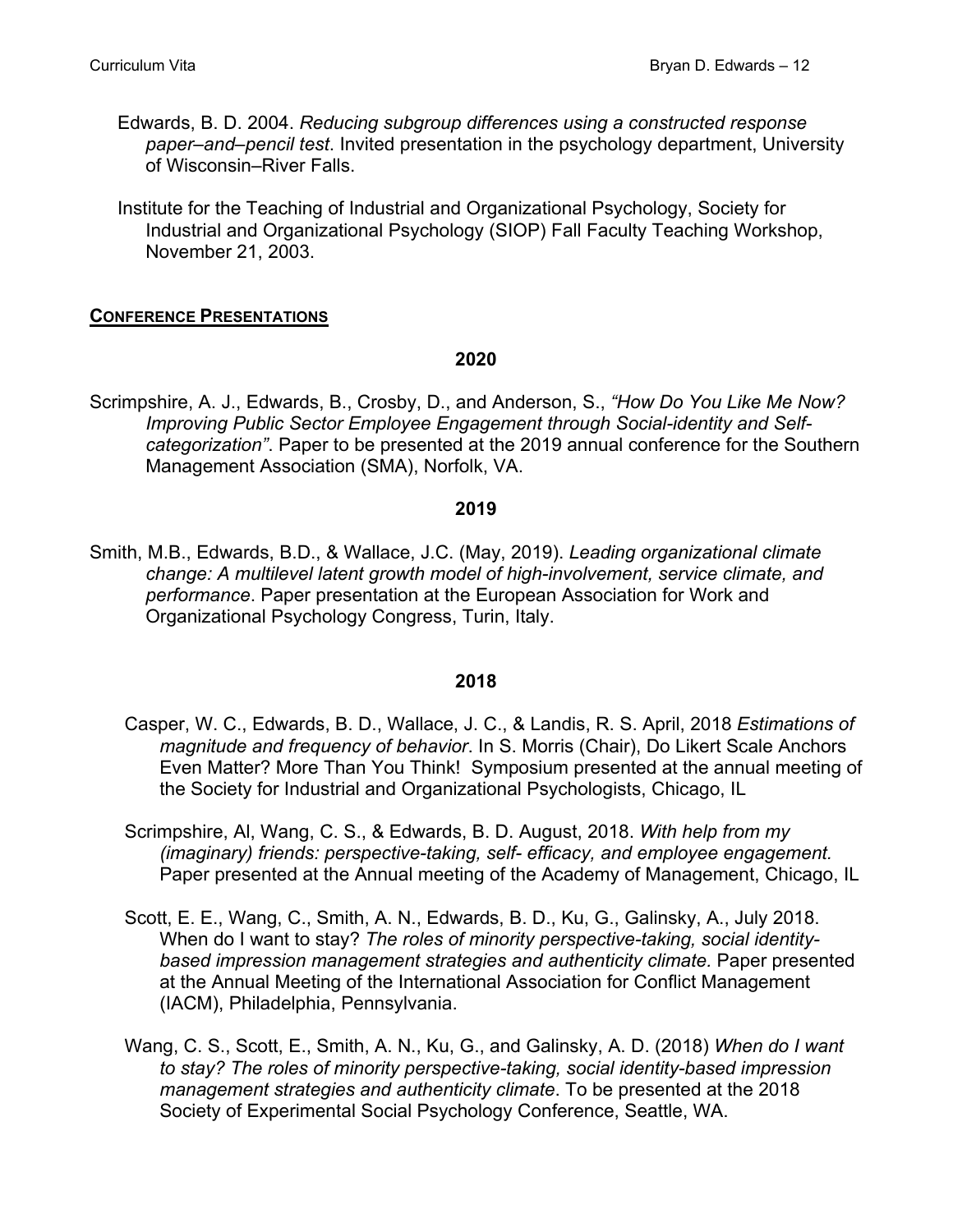- Cullen, K., Webster, B. D., Edwards, B. D.,& Braddy, P. *Why so negative? The cumulative effect of organizational change on employees*. Presented at the Southern Management Association Annual Conference.
- Webster, B.D., Edwards, B.D., & Smith, M.B. 2017. *Is holding two jobs too much? An examination of dual jobholders*. Presentation at the annual meeting of the Academy of Management, Atlanta, GA. **[Awarded "***Overall Best Paper***" in the Careers Division program]**

#### **2016**

- Atoba, O. A., Keiser, N. L., Cho, I., Edwards, B. D., Jarrett, S., & Arthur, W. A. Jr. 2016. *An examination of the method-change approach to reducing subgroup differences.* Presentation at the annual meeting of the Society for Industrial and Organizational Psychologists, Anaheim, CA. **[Featured Top Rated Poster]**
- Webster, B., Edwards, B., & Franco-Watkins, A. 2016. *Working memory as a predictor of decision making performance*. In S. G. Brown (Chair) and A M. Franco-Watkins (Discussant), The overlooked cognitive ability - working memory: Research and practical considerations. Symposium presented at the annual meeting of the Society for Industrial and Organizational Psychologists, Anaheim, CA.

#### **2015**

- Webster B.D. & Edwards B.D. 2015. Dual jobholders: *Does one job have an effect on the other job?* Presentation at the annual meeting of the Academy of Management, Vancouver, British Columbia, Canada.
- Webster, B.D., Smith, A.N., Kim, J., Watkins, M.B., & Edwards, B.D. 2015. *Targeted recruitment: When the majority is the minority*. Presentation at the annual meeting of the Society for Industrial & Organizational Psychology, Philadelphia, PA.

- Cullen, K., Webster, B. D., Edwards, B. D., Braddy, P. 2014. Measuring Cumulative Workplace Change: Development of the Cumulative Change Scale. Paper presented at the 73rd annual meeting of the Academy of Management, Philadelphia, PA
- Edwards, B. D. 2014, September. *Seven points for descriptive statistics.* Paper presented as a panel in Research Methods in Applied World. Fourth International Conference on Engaged Management Scholarship Tulsa, Oklahoma.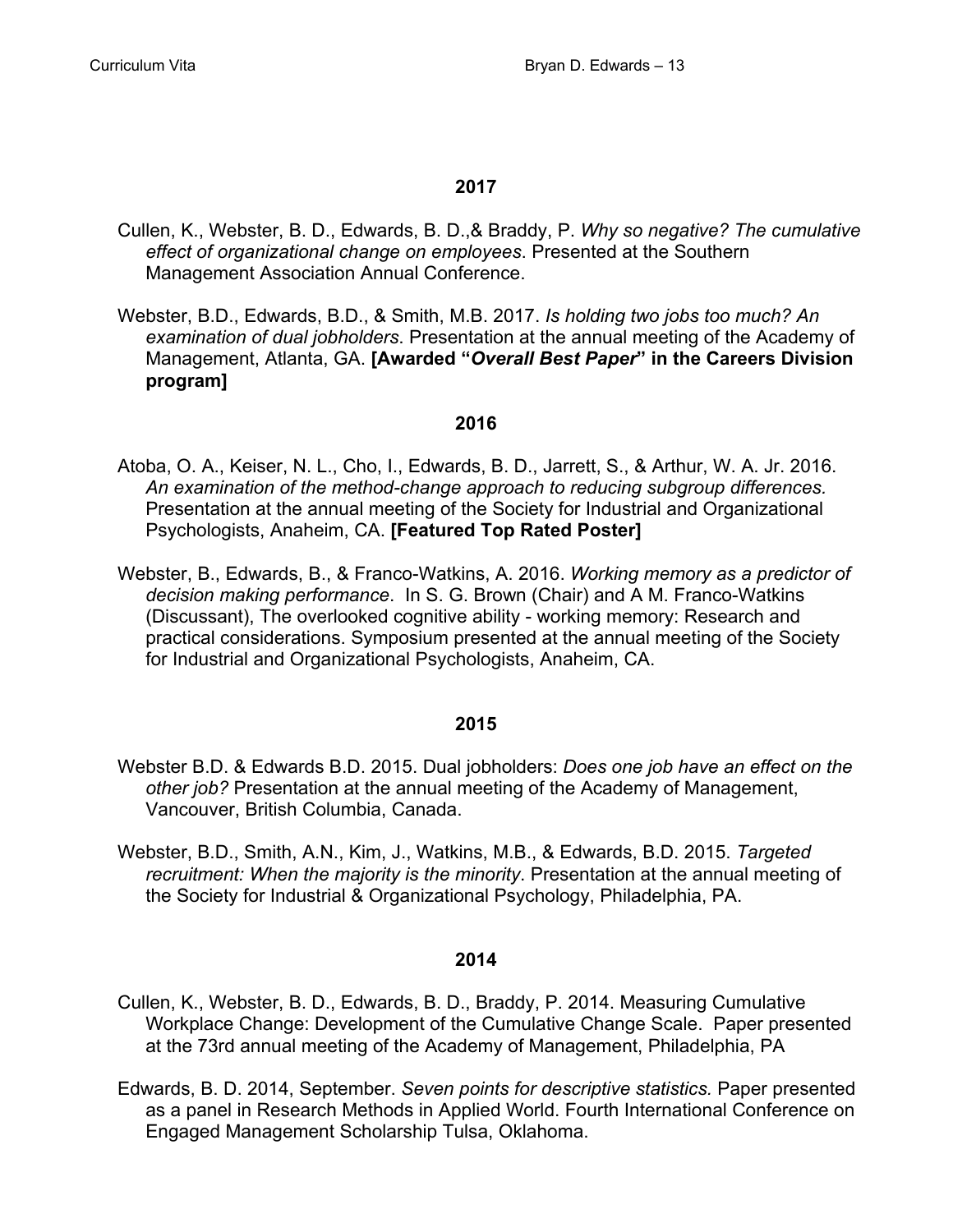- Smith, A. N., Webster, B., Kim, J., Watkins, M. B., & Edwards, B. E. 2014. *Value effects on applicant reactions to targeted recruitment*. Paper to be presented at the 29th annual meeting of the Society for Industrial and Organizational Psychologists, Honolulu, Hawaii.
- Smith, M. B., Edwards, B. D., & Wallace, J. C. 2014. *High involvement management and*  satisfaction: Mediated by service perceptions. Paper to be presented at the 29<sup>th</sup> annual meeting of the Society for Industrial and Organizational Psychologists, Honolulu, Hawaii.
- Webster, B. D., Edwards, B. D., Franco-Watkins, A. M., & Tubré, T. 2014. *The promise of working memory for learning and task performance*. Paper to be presented at the 29<sup>th</sup> annual meeting of the Society for Industrial and Organizational Psychologists, Honolulu, Hawaii.

- Anderson, S. J., Thomas, J. T., Crosby, D. H., Castagna, R., & and Edwards, B. D. 2013. *The moderating effect of intra-team trust on employee engagement and workgroup outcomes*. Poster presented at the annual Engaged Mangagement Scholarship Conference, Atlanta, GA.
- Crosby, D. H., Thomas, J. T., Anderson, S. J., Castagna, R., & and Edwards, B. D. 2013. *Engaging the public sector*. Poster presented at the annual Engaged Mangagement Scholarship Conference, Atlanta, GA.
- Frazier, M. L., Edwards, B. D., & Casper, C. 2013. *Workplace incivility, feedback, and voice: Organizational justice as uncertainty reduction*. In M. L. Frazier (Chair) and S. Gilliland (Discussant), The Postive Side of Fairness: The Role of Organizational Justice in Positive Workplaces. Symposium presented at the 72<sup>nd</sup> annual meeting of the Academy of Management, Orlando, FL.
- Stevens, G. W., Edwards, B. D., & Yilmaz, L. 2013. *Success within virtual scientific community data systems: The roles of structure and demography*. Presentation at the 72nd annual meeting of the Academy of Management, Orlando, FL.
- Tubré, T., Edwards, B. D., Cullen, K. L., & Sommer, S. 2013. *Comparing predictors of emergent leadership in face-to-face and virtual teams*. Poster presented at the 28th annual meeting of the Society for Industrial and Organizational, Houston, TX

 Watkins, M. B., Smith, A., & Edwards, B. D. 2013. *Targeted recruitment: A review of*  the literature and new theoretical insights. Presentation at the 72<sup>nd</sup> annual meeting of the Academy of Management, Orlando, FL.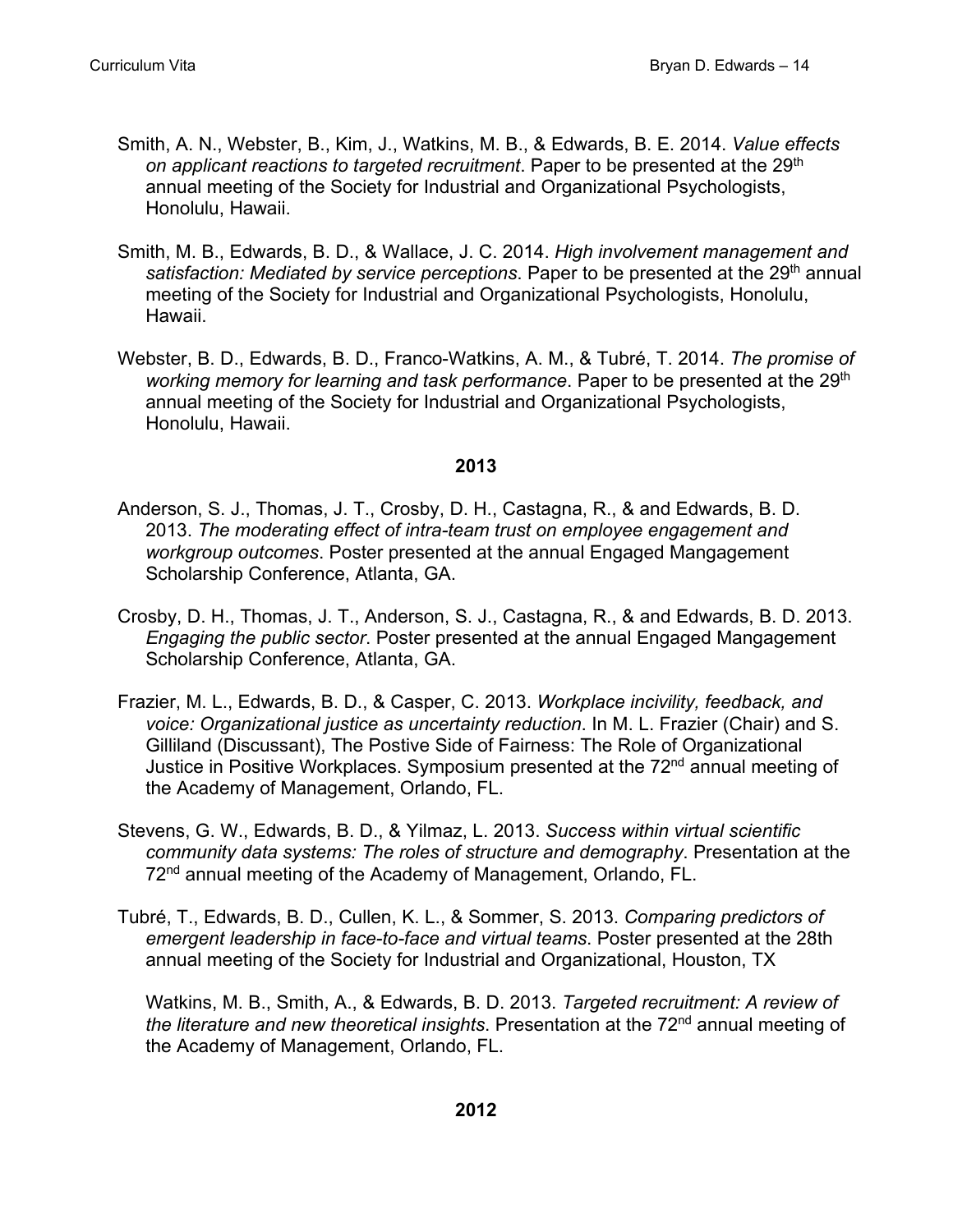- Cullen, K. L., Svyantek, D. J., Jones-Farmer, L. A., & Edwards, B. D. 2012. *Performance ratings in co-located and virtual teams*. Paper presented at the 71st annual meeting of the Academy of Management, Boston, MA.
- Naber, A. M., Carpenter, N. C., Edwards, B. D., Franco-Watkins, A. M., & Arthur, W. Jr. 2012. *New ways to conceptualize testing effects on cognitive ability tests*. Poster presented at the 27th annual meeting of the Society for Industrial and Organizational Psychology, San Diego, CA.

- Bell, S., Hoch, J., & Edwards, B. D. 2011. *Extending the nomological net: Antecedents of shared cognition in teams*. Symposium presented at the 26th annual meeting of the Society for Industrial Organizational Psychology, Chicago, IL.
- Cullen, K. L., Casper, W., Edwards, B. D., Gue, K., & Tubré, T. 2011. *Organizational support mediates effects of employee adaptability in the workplace.* Poster presented at the 26th annual meeting of the Society for Industrial and Organizational Psychology, Chicago, IL.
- Naber, A., Jarrett, S., Arthur, W. Jr., & Edwards, B. D. 2011. *Item characteristics of threeversus five-option multiple-choice tests*. Poster to be presented at the 26th annual meeting of the Society for Industrial and Organizational Psychology, Chicago, IL.

# **2010**

- Fleisher, M., Woehr, D., Edwards, B. D., & Cullen, K. L. 2010. *Personality variability across situations can be captured with frequency-based measurement*. Poster presented to the 25<sup>th</sup> annual meeting of the Society for Industrial Organizational Psychology, Atlanta, GA. **Rated one of the top posters at the 2010 SIOP Conference.**
- Walsh, J., Edwards, B. D., Franco-Watkins, A., & Tubre, T. 2010. *Felt stress mediates the*  relationship between stressors and performance. Poster presented to the 25<sup>th</sup> annual meeting of the Society for Industrial Organizational Psychology, Atlanta, GA.

- Cullen, K. L., Fleisher, M., Woehr, D., & Edwards, B. D. 2009. *Recognizing the importance of personality consistency in I-O psychology.* Poster presented at the 117th Annual Convention of the American Psychological Association, Toronto, ON.
- Bruce, L.L., Edwards, B. D., & Arthur, W. 2009. *Validity and subgroup differences on three- and five-alternative multiple-choice tests*. Poster session to be presented at the 24th annual meeting of the Society for Industrial Organizational Psychology, New Orleans, Louisiana.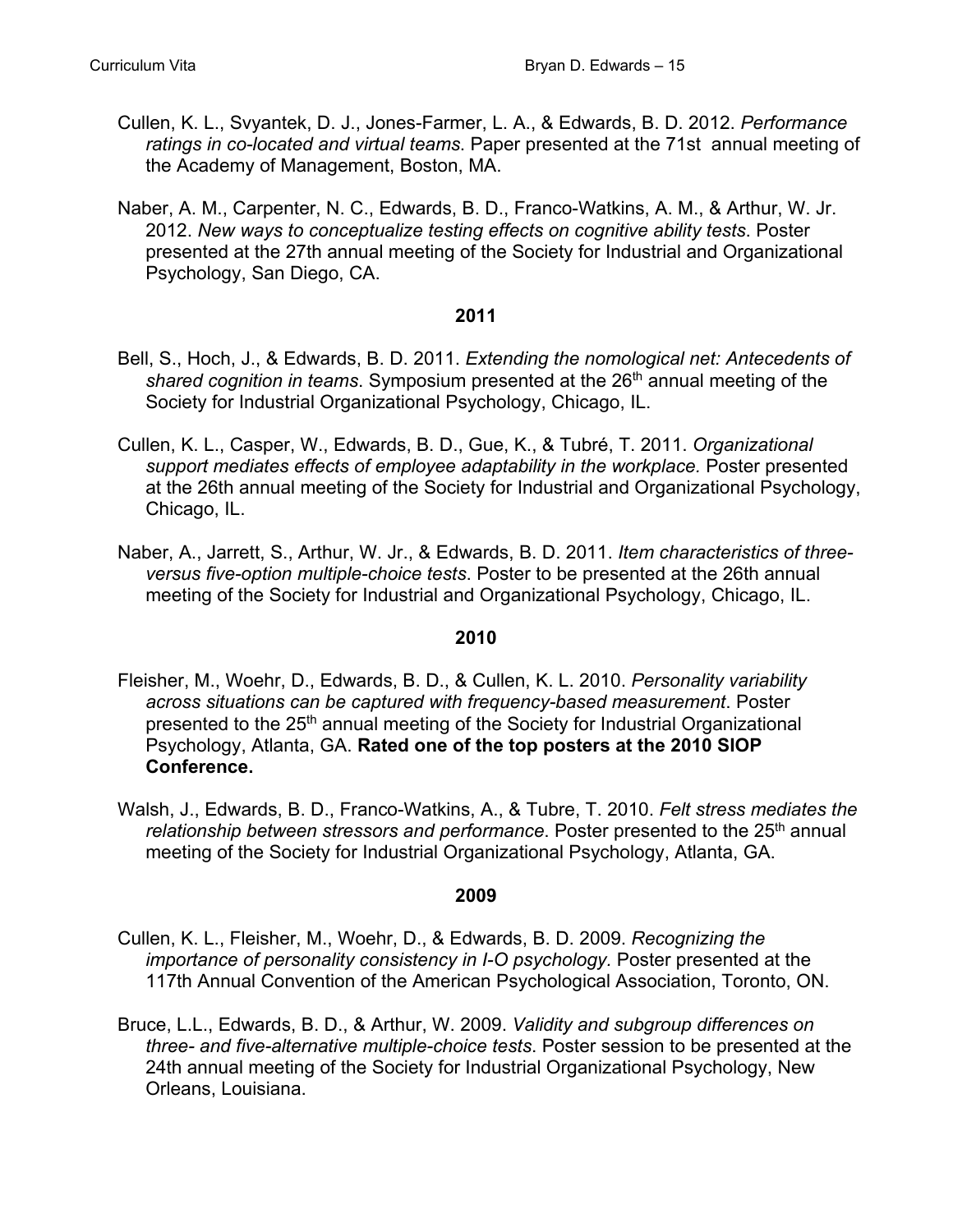- Bruce, L. L., Montano, M., Franco-Watkins, A. M., & Edwards, B. D. 2008. *Money matters in the ultimatum game: Effects of framing and fairness in proposed offers*. Presented at the 29th Annual Meeting of the Society for Judgment and Decision Making, Chicago, Illinois.
- Stevens, F., Wallace, J. C., Johnson, P. D., Edwards, B. D. 2008. *Innovation at work: Integrating regulatory focus, support, and thriving*. Presentation at the annual meeting of the Academy of Management, Los Angeles, California.
- Little, L., Wallace, J. C., Edwards, B. D., & Mondore, S. 2008. *Bon voyage or there's no place like home: does working abroad help (or hurt) career progress?* Presentation at the annual meeting of the Academy of Management, Los Angeles, California.
- Christian, M., Siegel, J., Edwards, B. D., Tubré, T. C. 2008. *Personality test administration format: A role in socially desirable responding?* Poster presented at the 23<sup>rd</sup> Annual Conference of the Society for Industrial and Organizational Psychology, San Francisco, California.
- Cullen, K., Walsh, J., Edwards, B. D., Wallace, J. C., & Tubré, T. C. 2008. *Effects of role ambiguity and supervisor support on safety performance.* Poster presented at the 23rd Annual Conference of the Society for Industrial and Organizational Psychology, San Francisco, California.
- Fleisher, M., Cullen, K., Woehr, D., & Edwards, B. D. 2008. *Response distortion in frequency-based versus traditional personality measurement*. Poster presented at the 23<sup>rd</sup> Annual Conference of the Society for Industrial and Organizational Psychology, San Francisco, California.
- Landis, R. S., Edwards, B. D., & Cortina, J. M. 2008. *On allowing correlated residuals in structural equation modeling.* In C. E. Lance (Chair) and R. J. Vandenberg (Discussant), Statistical/Methodological Myths and Urban Legends III: The Saga Continues. Symposium at the 23<sup>rd</sup> Annual Conference of the Society for Industrial and Organizational Psychology, San Francisco, California.

- Frazier, M. L., Wallace, J. C., Edwards, B. D., & Arnold, T. J. 2007. *The relationship between challenge stress and performance: The moderating role of perceived organizational support*. Presentation at the annual convention of the Southern Management Association, Nashville, Tennessee.
- Fleisher, M. S., Woehr, D. J., & Edwards, B. D. 2007. *Frequency-based personality measurement and team performance*. Poster presented at the annual convention of the Association of Psychological Science, Washington DC.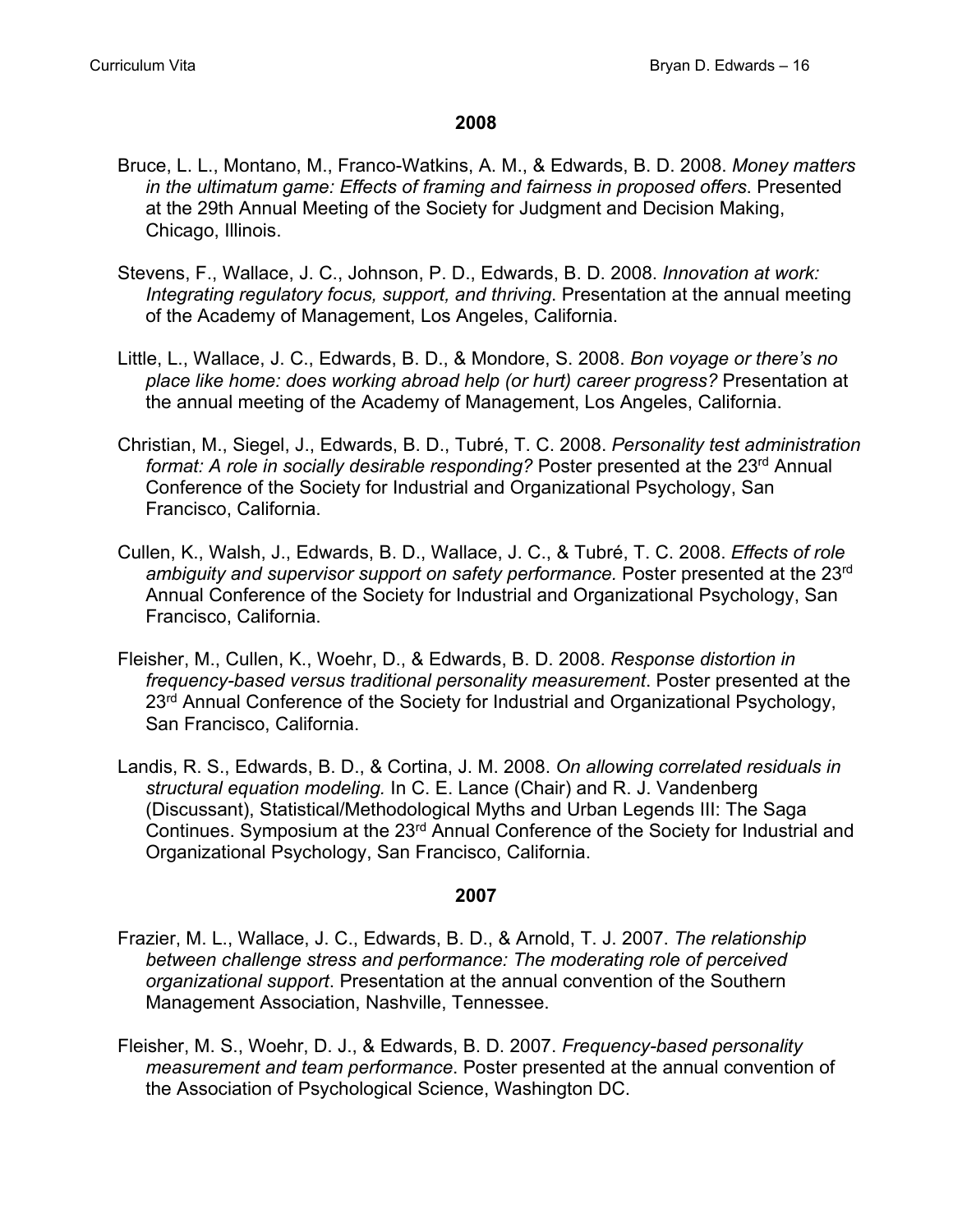- Edwards, B. D., Wallace, J. C., Cox, B., & Vandenberg, R. J. 2007. *The impact of highperformance work climate on job attitudes and organizational citizenship behaviors*. Presentation at the annual meeting of the Academy of Management, Philadelphia.
- Christian, M. S., Edwards, B. D., & Bradley, J. C. 2007. *On the nature of situational judgment tests: A construct-oriented meta-analysis*. Poster presented at the annual meeting of the Society for Industrial and Organizational Psychology, New York.
- Cullen, K. L., Edwards, B. D., Mondore, S., & Wallace, J. C. 2007. *The attitudes of voluntary and involuntary part-time employees*. Poster presented at the annual meeting of the Society for Industrial and Organization Psychology, New York.
- Tubré, T., Edwards, B. D., Casey, M. F., Hampton III, O., & Wegner, R. 2007. *Men's and women's responses to same- and opposite-sex sexual harassment.* Poster presented at the annual meeting of the Society for Industrial and Organizational Psychology, New York.
- Wallace, D. L., & Edwards, B. D. 2007, January. *Stigma consciousness, ethnic identity, and cultural mistrust predict perceived stereotype threat for African American college students*. Poster presented at the annual meeting of the Society for Personality and Social Psychology, Memphis.

- Edwards, B. D., Baskerville, M., & Stevens, F. 2006. *It's not black and white: Reactions to minority recruitment efforts*. Paper presented at the annual meeting of the Academy of Management, Atlanta.
- Shull, A., Wallace, J. C., Edwards, B. D., Kantrowitz, T., Beyers, J., & Smith, D. 2006. *Emotional labor strategies, performance, and the mediating role of task-focused effort*. In E. Richards & J. C. Wallace (Co-Chairs) and A. Grandey (Discussant), New Directions in Emotional Labor Research. Symposium at the annual meeting of the Society for Industrial and Organizational Psychology, Dallas.
- Wallace, J. C., Edwards, B. D., Mondore, S., & Page, E. E. 2006. *The interactive effects of employee concerns and procedural justice climate on employee–initiated litigation*. Poster presented at the annual meeting of the Society for Industrial and Organizational Psychology, Dallas.
- Hampton, O., Casey, M., Tubré, T., & Edwards, B. D. 2006. *Participant sex and type of harassment as predictors of coping responses to sexual harassment*. Paper presented at the annual meeting of the Midwestern Psychological Association, Chicago.
- Tubré, T., Edwards, B. D., Hampton, O., & Casey, M. 2006. *Gender differences in coping responses to sexual harassment*. Poster presented at the annual meeting of the American Psychological Association, New Orleans.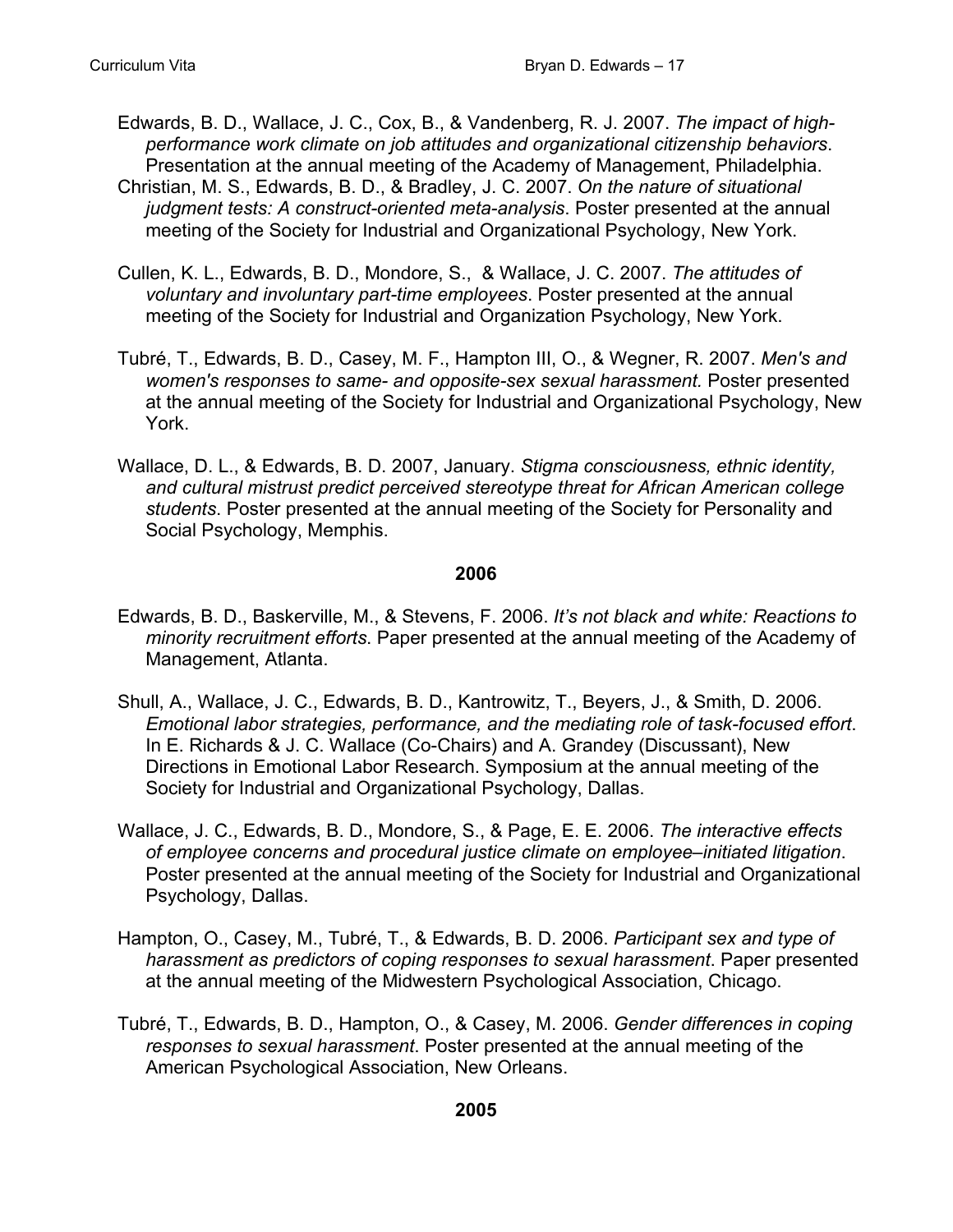Watkins, M. B., Edwards, B., & Stevens, F. (2005). *It's Not Black and White: Applicant Reactions to Minority Recruitment Strategies*. Poster presented at the Annual Meeting of the Society for Industrial and Organizational Psychology, Dallas, TX.

## **2004**

- Arthur, W. Jr., Edwards, B. D., Bell, S. T., Villado, A. J., & Bennett, W. 2004. *Development and initial validation of a team task analysis questionnaire*. Poster presented at the annual meeting of the Society for Industrial and Organizational Psychology, Chicago.
- Edwards, B. D., & Arthur, W. Jr. 2004. *Race–based subgroup differences on a constructed response paper–and–pencil test.* Poster presented at the annual meeting of the Society for Industrial and Organizational Psychology, Chicago.

#### **2003**

- Day, E. A., Arthur, W. Jr., Bell, S. T., & Edwards, B. D. 2003. *Ability–based pairing strategies in the team–based training of complex skills.* Poster presented at the annual meeting of the Society for Industrial and Organizational Psychology, Orlando.
- Wilkins, J. L., Edwards, B. D., Arthur, W. Jr., & Bell, S. T. 2003. *Relationship between learning and behavior training evaluation criteria at the team level.* Poster presented at the annual meeting of the Southwestern Psychological Association, New Orleans.

#### **2002**

- Arthur, W. Jr., Edwards, B. D., & Barrett, G. V. 2002. *Minority and majority performance on alternative paper–and–pencil test formats.* Poster presented at the annual meeting of the Society for Industrial and Organizational Psychology, Toronto.
- Decuir, A. D., Arthur, W. Jr., Edwards, B. D., & Bell, S. T. 2002. *Job satisfaction and job performance revisited: Task vs. contextual performance?* Poster presented at the annual meeting of the Society for Industrial and Organizational Psychology, Toronto.

#### **2001**

Edwards, B. D., Day, E., Miyashiro, B., Arthur, W. Jr., Tubré, T. C., & Tubré, A H. 2001. *Comparative validity of different statistical operationalizations of team ability as a function of task type*. Poster presented at the annual meeting of the Society for Industrial and Organizational Psychology, San Diego.

#### **2000**

Arthur, W. Jr., Day, E., Edwards, B. D., Paul, D. S., Bennett, W. Jr., & Gettman, D. 2000. *The relationship between team mental models and performance in dyadic teams*. Poster presented at the annual meeting of the Society for Industrial and Organizational Psychology, New Orleans.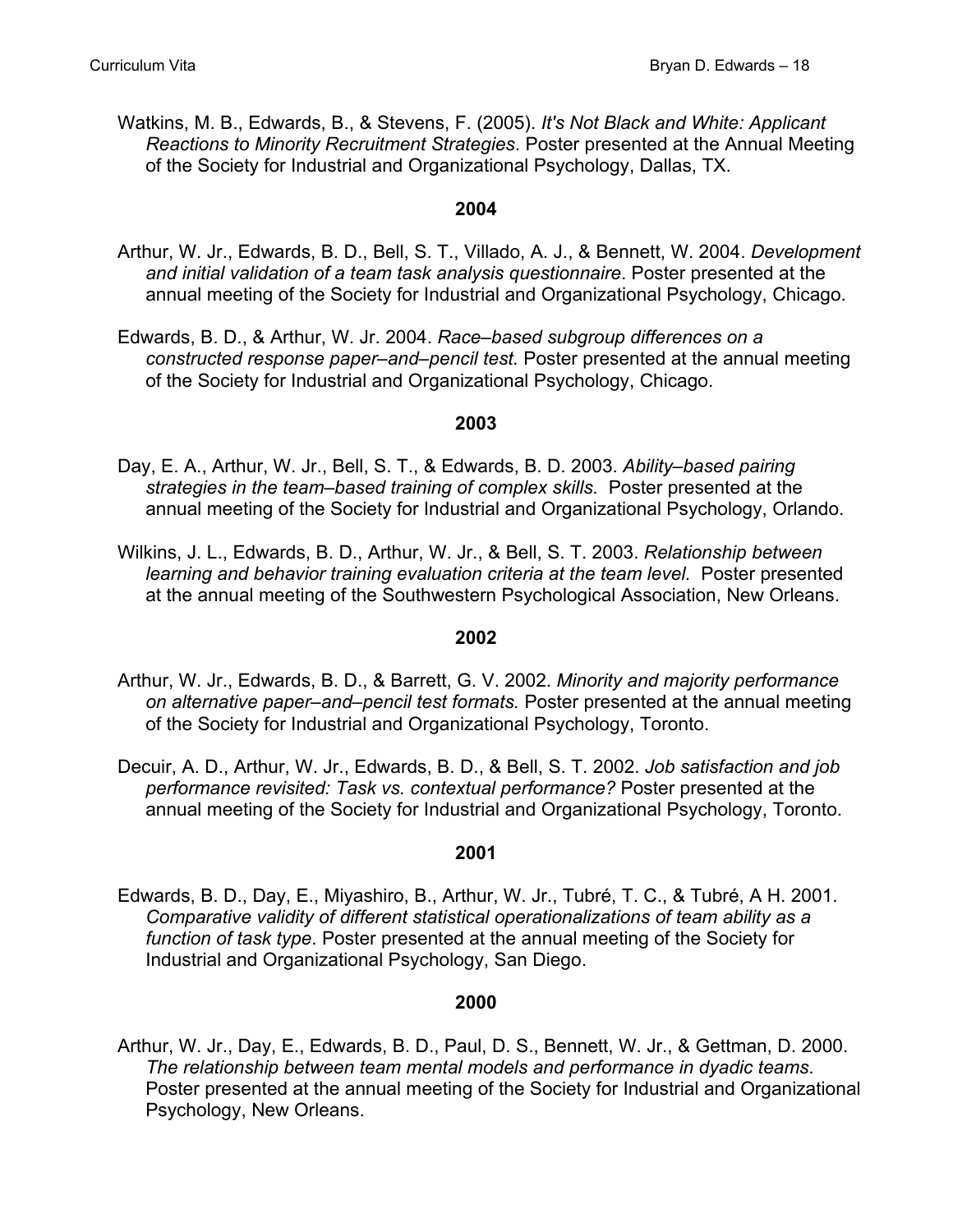- Arthur, W. Jr., Sanchez–Ku, M., Edwards, B. D., Bennett, W. Jr., & Gettman, D. 2000. *An empirical comparison of the criterion–related validities of additive and referent–shift operationalizations of team efficacy*. Poster presented at the annual meeting of the Society for Industrial and Organizational Psychology, New Orleans.
- Woehr, D. J, Hudspeth, N. A., & Edwards, B. D. 2000. Examination and evaluation of frequency estimation based personality measurement. In R. T. Ladd (Chair), *The measurement of complex constructs in I–O psychology: Issues and challenges*. Symposium presented at the annual meeting of The Society for Industrial and Organizational Psychology, New Orleans.

Edwards, B. D., & Downey, J. 1999. *Effects of social cues and opponent gender on performance expectancies*. Poster presented at the annual meeting of The Society for Industrial and Organizational Psychology, Atlanta.

# **TEACHING EXPERIENCE**

## **UNDERGRADUATE COURSES**

Industrial and Organizational Psychology Introductory Psychology Research Methods Statistics for the Behavioral Sciences Human Resource Management Managing Confrontations Stress Management

# **PHD COURSES**

Advanced Personnel Selection Human Resource Management Research Methods Structural Equations Modeling Training and Development Measurement/Psychometrics

# **GRADUATE COMMITTEES**

#### **DOCTORAL**

 Emmanuel Aidoo, Member Cassidy Creech, Member Derrick Davis, Member Nicole Flink, Member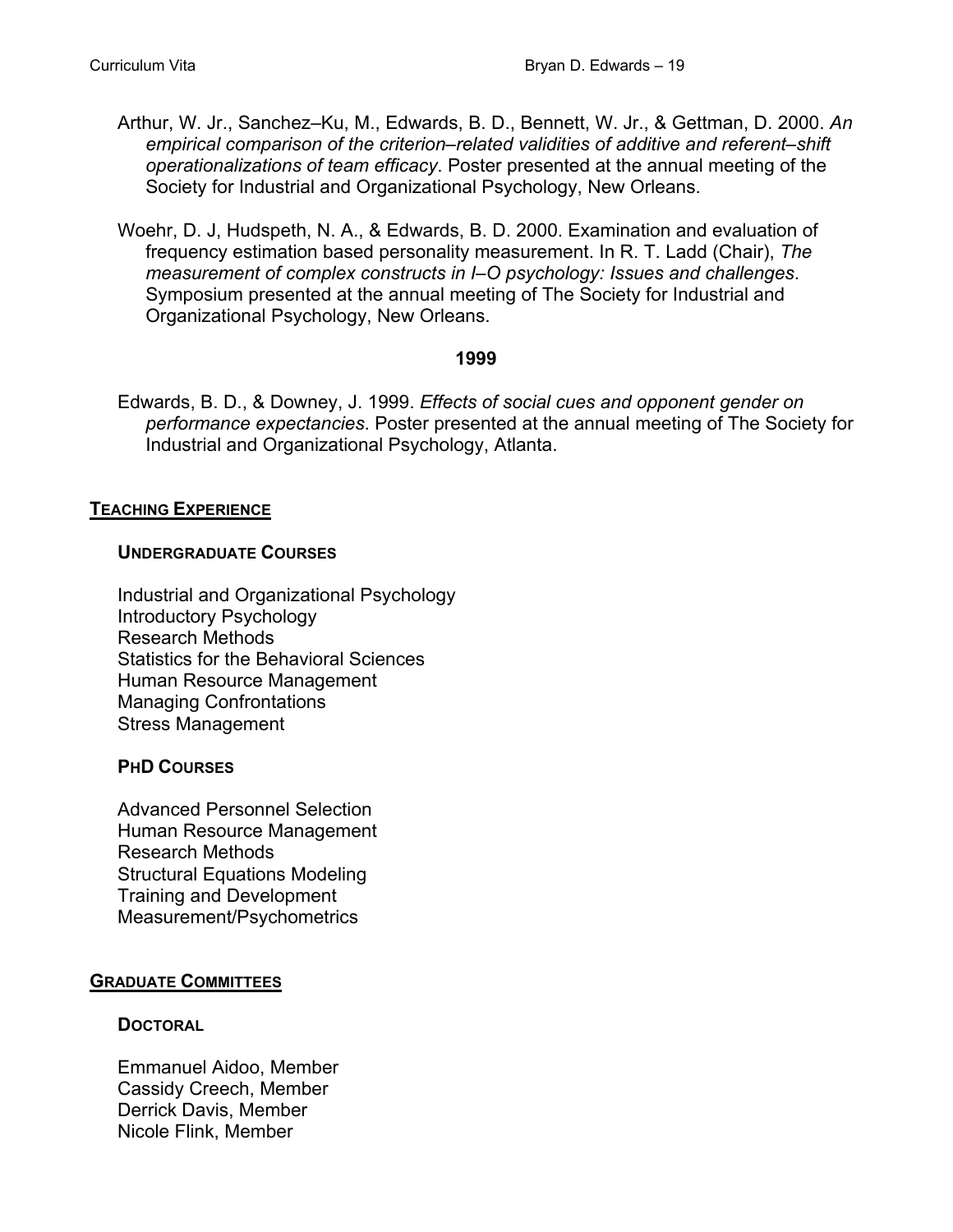Shawn Jones, Member Jin Ho Jung, Member Yun Kim, **Chair** Lee Grumbles, Member Ed McCabe, **Chair** Forough Nasirpouri, Member Ryan Paul, Member Alfredo Perez Salinas, Member Paul Sanchez, Member Kourtney Schley, Member Jim Servi, **Chair** Marc Scott, **Chair** Jeff Tyler, **Chair** Ted Washington, **Chair** Lincoln Brown, Member (2019) Jonathon Button, Member (2019) Julia Kirkland, **Chair** (2019) Kipp Krukowski, Member (2019) Mark Mitchell , **Chair** (2019) Stephanie Royce, **Chair** (2019) Alfredo Perez Salinas, Member (2019) Alicia Smales, **Chair** (2019) Justin White, Member (2019) Jonathan Wild, Member (2019) Marcio Salles Melo Lima, Member (2018) Matt Mol, Member (2018) Sherif Ebrahim, Member (2017) Daniela Ruiz Massieu, Member (2017) Alex Scrimpshire, Member (2017) Edward Scott, Member (2017) James Thomas, Chair (withdrew from program) Jim Utley, **Chair** (2017) Timothy Coomer, Member (2016) Luis Faura, Member (2016) Lina George, Member (2016) Justin Keeler, Member (2016) Maribeth Kuzmeski, Member (2016) Liang (Peter) Nan, Member (2016) Abdel Ben Mohammed, Member (2016) Bill Periman, **Chair** (2016) Walter Slipetz, Member (2016) Michiel Bosman, Member (2015) Jonathan Butler, Member (2015) Blakley Davis, Member (2015) Greg Miller, Member (2015) Soheila Rostami, **Chair** (2015) Zack Varughese, Member (2015) Steven Wilson, Member (2015)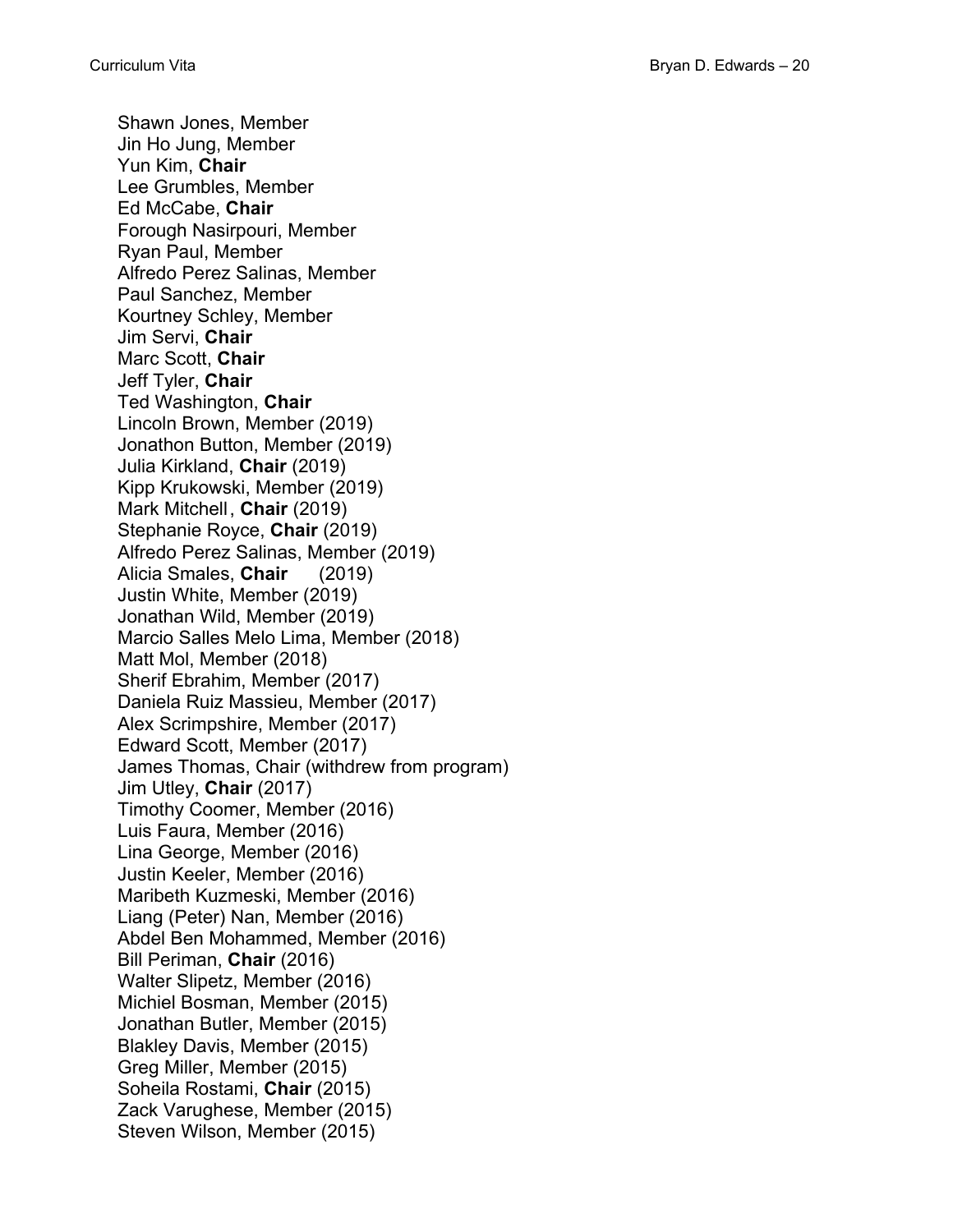Scott Anderson, **Chair** (2014) Fred Cleveland, Member (2014) Durand Crosby, **Chair** (2014) Warren Dyer, Member (2014) Toby Joplin, Member (2014) Patti Jordan, Member (2014) Brian Webster, **Chair** (2014) Adam Mills, Member (2014) Dessie Nash, Member (2014) Mickey Smith, Member (2014) Camron Casper, **Chair** (2012) Kasey Claborn, Member (2012) Julie Hetzler, Member (2009) Christie Salamone, Member (2009) Kent Bodily, Member (2008) Chris Winkelspecht, Member (2007) Eden–Renee Pruitt, Member (2006) Christopher Warren, Member (2006) Michael Zyphur, Member (2006)

# **MASTERS**

Leonardis Bruce, **Chair** (2010) Jimmy Johnson, **Chair** (2010) Brian Perdomo, **Chair** (2010) Julia Walsh, **Chair** (2010) Robert Butler, Member (2009) Benjamin Carter, Member (2009) Lindsay Ingram, Member (2008) Daly Vaughn, Member (2008) Kristin Cullen, Member (2007) Jeff Beyers, Member (2006) Michael Christian, **Chair** (2006) Amanda Shull, Member (2006) Flannery Stevens, **Chair** (2006) Kristin Walker, Member (2006) Marie–Therese Mansfield, Member (2005)

# **SERVICE**

# **OKLAHOMA STATE UNIVERSITY**

| 2011-present | PhD for <i>Executives</i> planning committee             |
|--------------|----------------------------------------------------------|
| 2013-2014    | Dean search and screening Committee                      |
| 2013-2016    | Wellness council, advisory board                         |
| 2013-2016    | Center for Ethical Leadership, advisory board            |
| 2013-2016    | Eastin Center for Talent Development, executive director |
|              |                                                          |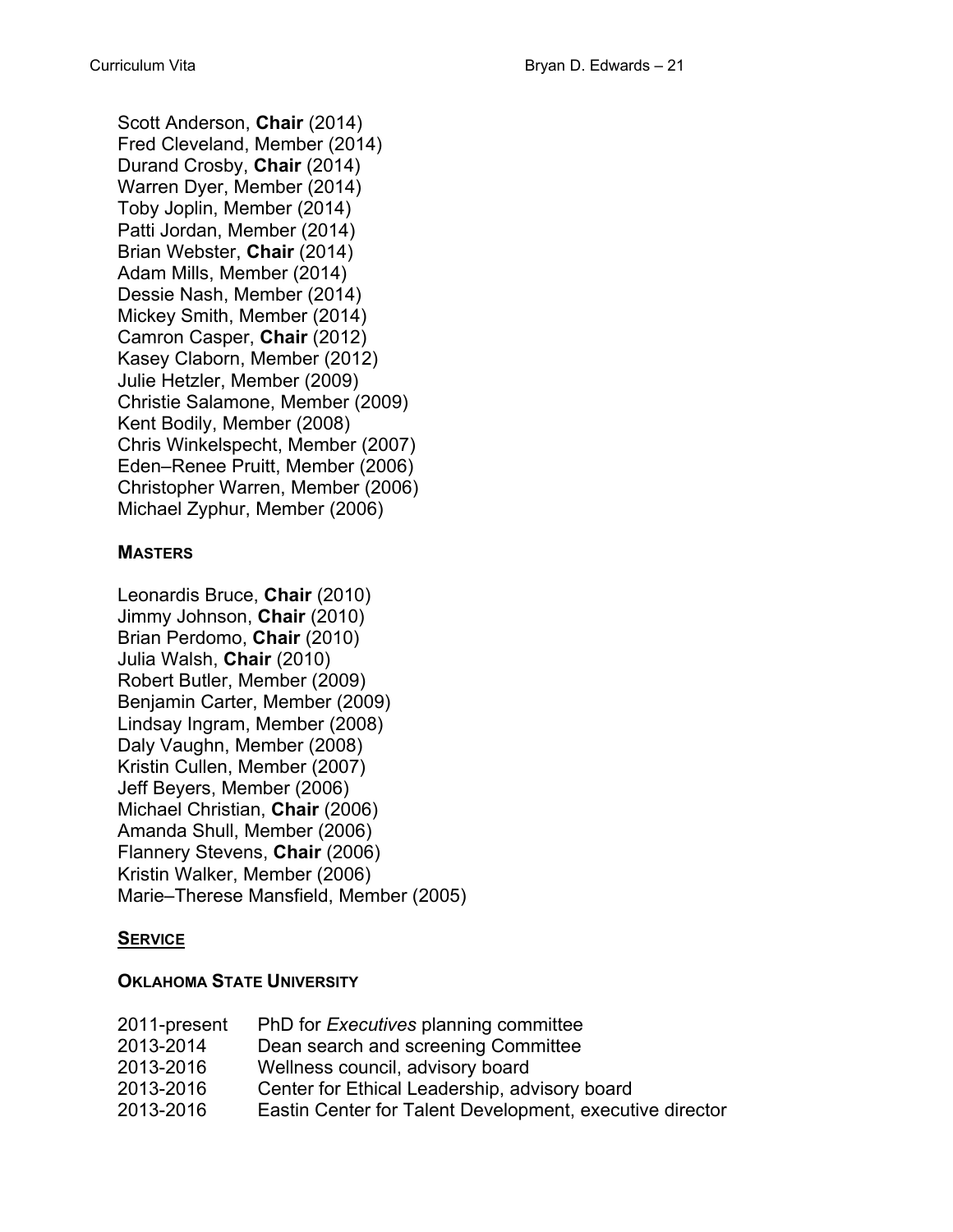# **OKLAHOMA STATE UNIVERSITY MANAGEMENT DEPARTMENT**

| 2019-present | <b>PhD Coordinator</b>                                     |
|--------------|------------------------------------------------------------|
| 2018         | Watson Graduate School Research Committee, member          |
| 2018         | Faculty search committee, chair                            |
| 2017         | Faculty search committee, chair                            |
| 2015         | Faculty search committee, chair                            |
| 2011         | Faculty search committee, chair                            |
| 2011         | Spears School strategic vision committee, member           |
| 2012         | Department of management strategic vision committee, chair |
| 2013         | Management department personnel committee, chair           |
| 2013-present | Member, PhD committee                                      |
|              |                                                            |

# **AUBURN UNIVERSITY PSYCHOLOGY DEPARTMENT**

| $2006 - 2007$ | Psychology participant recruitment committee |
|---------------|----------------------------------------------|
| $2006 - 2008$ | Research and teaching festivals committee    |
| $2006 - 2009$ | Graduate student research committee, Chair   |
| $2007 - 2009$ | Department evaluation committee              |
| $2008 - 2009$ | Graduate training committee                  |

# **TULANE UNIVERSITY**

2003 – 2006 Newcomb college fellow

## **TULANE UNIVERSITY PSYCHOLOGY DEPARTMENT**

| 2003          | Flowerree committee (department endowment)             |
|---------------|--------------------------------------------------------|
| $2003 - 2006$ | Industrial/Organizational psychology program committee |
| $2004 - 2006$ | Undergraduate studies committee                        |
| $2004 - 2006$ | Colloquium committee                                   |
| $2005 - 2006$ | Graduate admissions                                    |

# **PROFESSIONAL ACTIVITIES**

| $2020 - 2026$    |                   | Associate Editor: Journal of Applied Psychology                 |
|------------------|-------------------|-----------------------------------------------------------------|
| $2008 - 2019$    |                   | Editorial Board: Personnel Psychology                           |
| $2008 - 2019$    |                   | Editorial Board: Journal of Business and Psychology             |
| $2011 - present$ |                   | Editorial Board: Journal of Applied Psychology                  |
| $2011 - 2019$    |                   | Editorial Board: Journal of Management                          |
| $2014 - 2017$    |                   | Editorial Board: Africa Journal of Management                   |
| $2017 - 2019$    |                   | Editorial Board: Human Performance                              |
| $2017 - 2019$    |                   | Editorial Board: Organizational Research Methods                |
|                  |                   |                                                                 |
| $2004 - 2009$    |                   | Society for Industrial and Organizational Psychology Membership |
|                  | Committee, Member |                                                                 |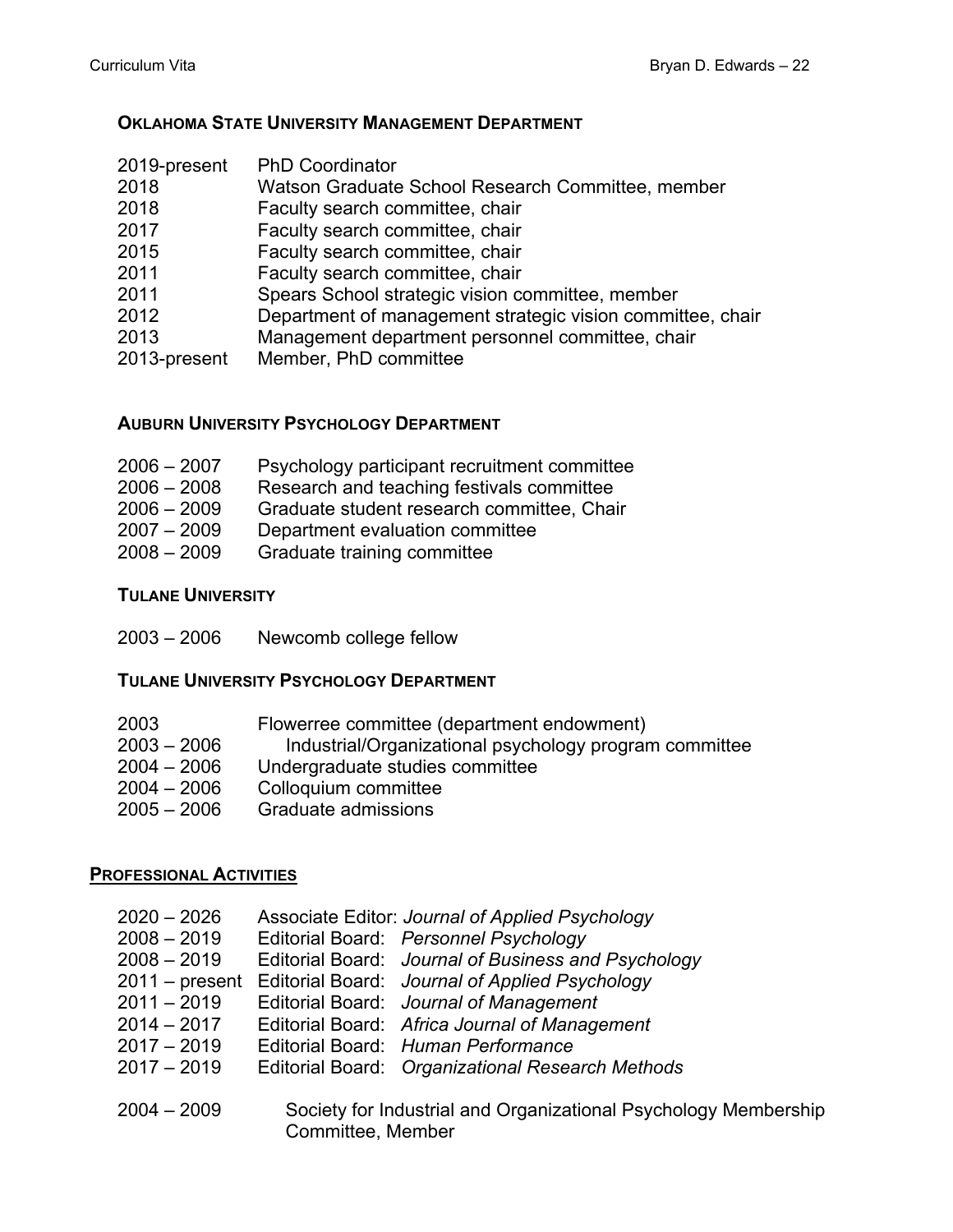| $2016 - 2019$ | Society for Industrial and Organizational Psychology Awards             |
|---------------|-------------------------------------------------------------------------|
|               | Committee, Member                                                       |
| $2019 - 2020$ | Society for Industrial and Organizational Psychology Schmidt-Hunter     |
|               | <b>Award Committee, Member</b>                                          |
| $2018 - 2020$ | Society for Industrial and Organizational Psychology Scientific Affairs |
|               | Committee, Member                                                       |
| 2017-2019     | Panelist, OB Doctoral Consortium                                        |

Ad hoc reviewer: *Academy of Management Review Journal of Research in Personality Organizational Behavior and Human Decision Processes Computers in Human Behavior Journal of Business and Psychology Personality and Individual Differences Organizational Research Methods Human Performance Journal of Management International Journal of Selection and Assessment*

# **PROFESSIONAL/CONSULTING EXPERIENCE**

| 2004-present | <b>AOE Science</b><br>Owner and research consultant<br>Selection assessments and leader development                                                                                                                       |
|--------------|---------------------------------------------------------------------------------------------------------------------------------------------------------------------------------------------------------------------------|
| 2004-2009    | Louisiana Department of Public Safety – Office of Motor Vehicles<br>Research consultant<br>Development and validation of employee satisfaction survey;<br>implementation of high-involvement work practices intervention. |
| 2007-2009    | Consortium of Universities of the Washington Metropolitan Area.<br>Consultant<br>Development of training evaluation for Army officer training at Ft.<br>Benning.                                                          |
| 2004-2006    | Shell Oil Exploration and Production, New Orleans, Louisiana<br>Research consultant<br>Development of training program for top management work teams                                                                      |
| 1999-2001    | The George Bush School of Government and Public Service, Texas<br><b>A&amp;M University</b><br>Consultant<br>Design and implementation of managerial assessment center                                                    |
| 1999-2000    | <b>Brazos Valley Solid Waste Management Association</b><br>Consultant<br>Design of employee training manual                                                                                                               |